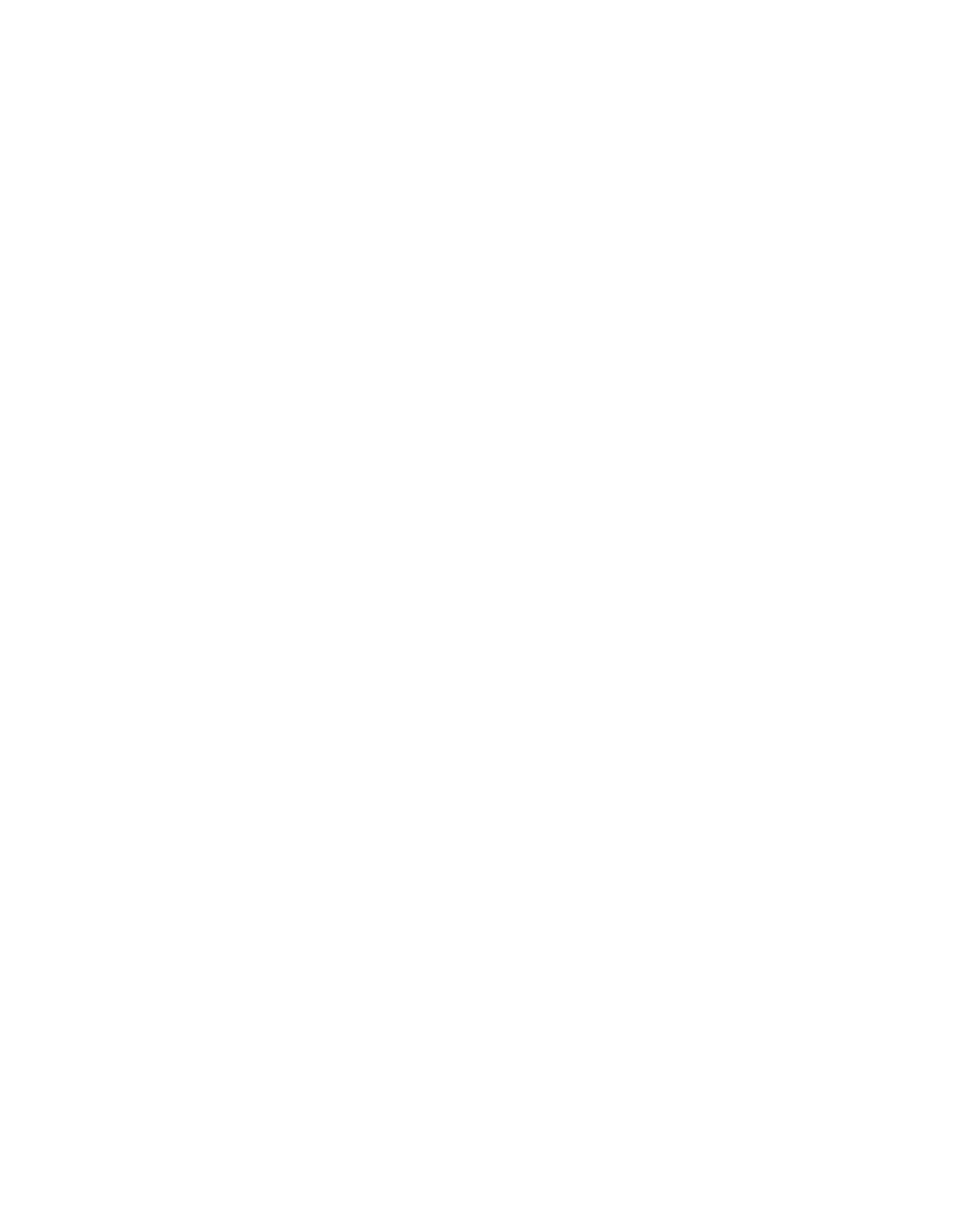

**COMMON TRAINING**

**PROFICIENCY LEVEL ONE**

**INSTRUCTIONAL GUIDE**



## **SECTION 1**

# **EO M103.01 – IDENTIFY THE RESPONSIBILITIES OF A FOLLOWER IN A TEAM**

Total Time: 30 min

# **PREPARATION**

#### **PRE-LESSON INSTRUCTIONS**

Resources needed for the delivery of this lesson are listed in the lesson specification located in A-CR-CCP-801/ PG-001, *Proficiency Level One Qualification Standard and Plan*, Chapter 4. Specific uses for said resources are identified throughout the instructional guide within the TP for which they are required.

Review the lesson content and become familiar with the material prior to delivering the lesson.

Cut up Scrambled Words Handout located at Attachment A into strips.

# **PRE-LESSON ASSIGNMENT**

Nil.

#### **APPROACH**

An interactive lecture was chosen for this lesson to orient the cadets to identify responsibilities of a follower in a team and generate interest.

# **INTRODUCTION**

#### **REVIEW**

Nil.

#### **OBJECTIVES**

The cadet shall have explained the responsibilities of a follower in a team environment.

# **IMPORTANCE**

Cadets need to learn how to be effective members of a team. Understanding the responsibilities of a follower in a team setting makes cadets more aware of what is expected of them. This knowledge enables them to contribute to the overall success of the team.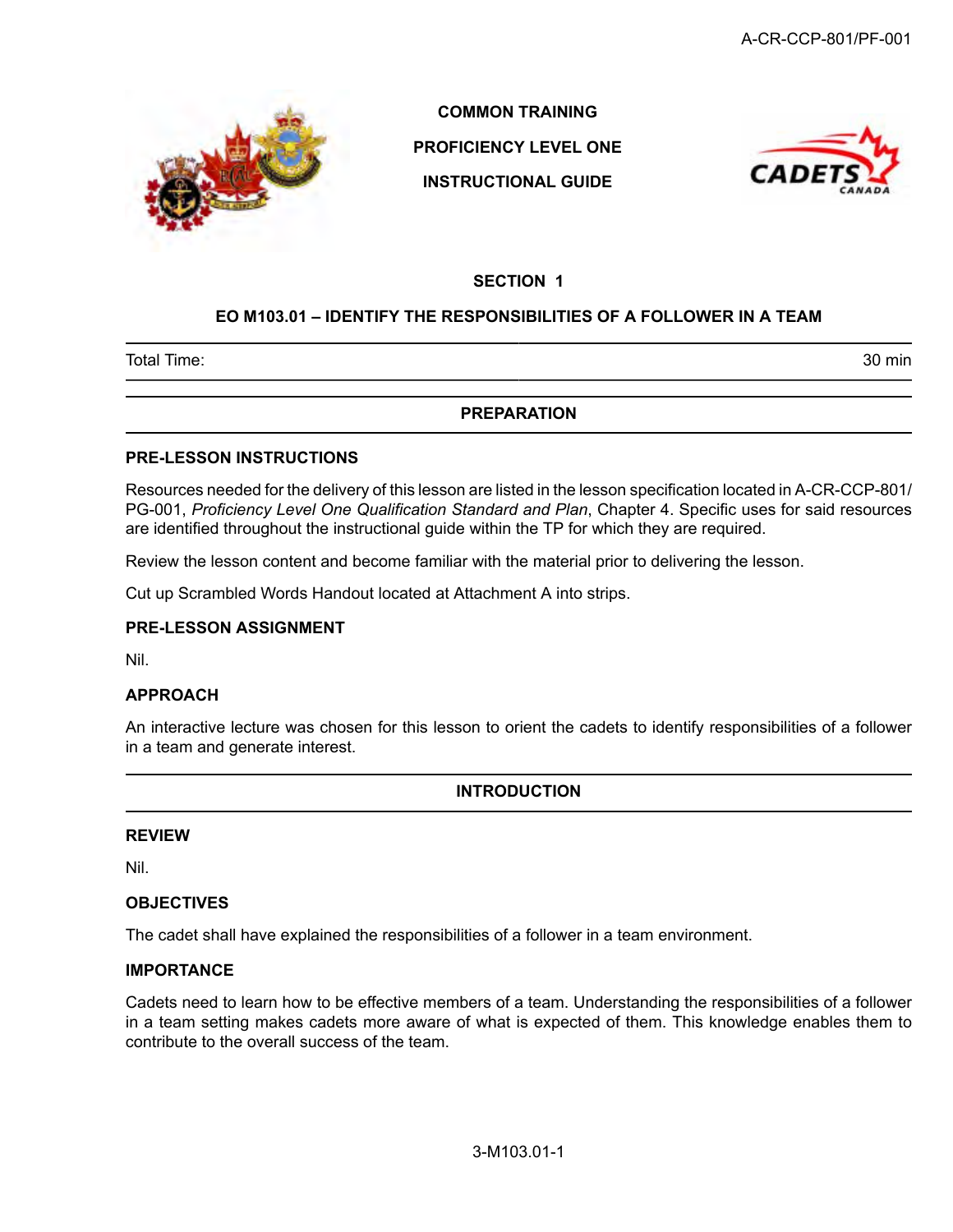**Teaching Point 1 Explain the following four responsibilities of a follower.**

Time: 10 min Method: Interactive Lecture Communication of the Method: Interactive Lecture

# **RESPECT THE LEADER AND OTHER TEAM MEMBERS**

The ability to work with other people in a team is a useful skill. A sincere respect for other people is a great asset. In order to be an effective team member one must respect what the leader is asking the team to do. It is also important to respect the opinion and views of the other members of the team.

# **COOPERATE WITH OTHERS**

In order for the team to effectively and efficiently achieve an objective the members must co-operate. Through co-operation a great deal more can be achieved than by working alone.

# **ADMIT MISTAKES AND LEARN FROM EXPERIENCE**

In a team setting one must be able to admit when they are wrong and learn from the mistake. This makes the team stronger and creates a better outcome.

# **ACCEPT CONSTRUCTIVE CRITICISM**

Constructive criticism is observations or thoughts about ways to improve the manner in which a task was completed. Leaders will often provide constructive criticism to members of the team. This criticism is given to assist individuals develop as team member and eventually become leaders. Members must learn to take this criticism and use it in a beneficial way.

# **CONFIRMATION OF TEACHING POINT 1**

# **QUESTIONS**:

- Q1. What is constructive criticism?
- Q2. What does it mean to admit mistakes and learn from experience?
- Q3. Why is it important to respect the leader and other team members?

# **ANTICIPATED ANSWERS**:

- A1. Constructive criticism is observations or thoughts about ways to improve the manner in which a task was completed.
- A2. In a team setting one must be able to admit when they are wrong and learn from the mistake. This makes the team stronger and creates a better outcome.
- A3. The ability to work with other people in a team is a useful skill. A sincere liking and respect for other people is a great asset. In order to be an effective team member one must respect what the leader is asking the team to do. It is also important to respect the opinion and views of the other members of the team.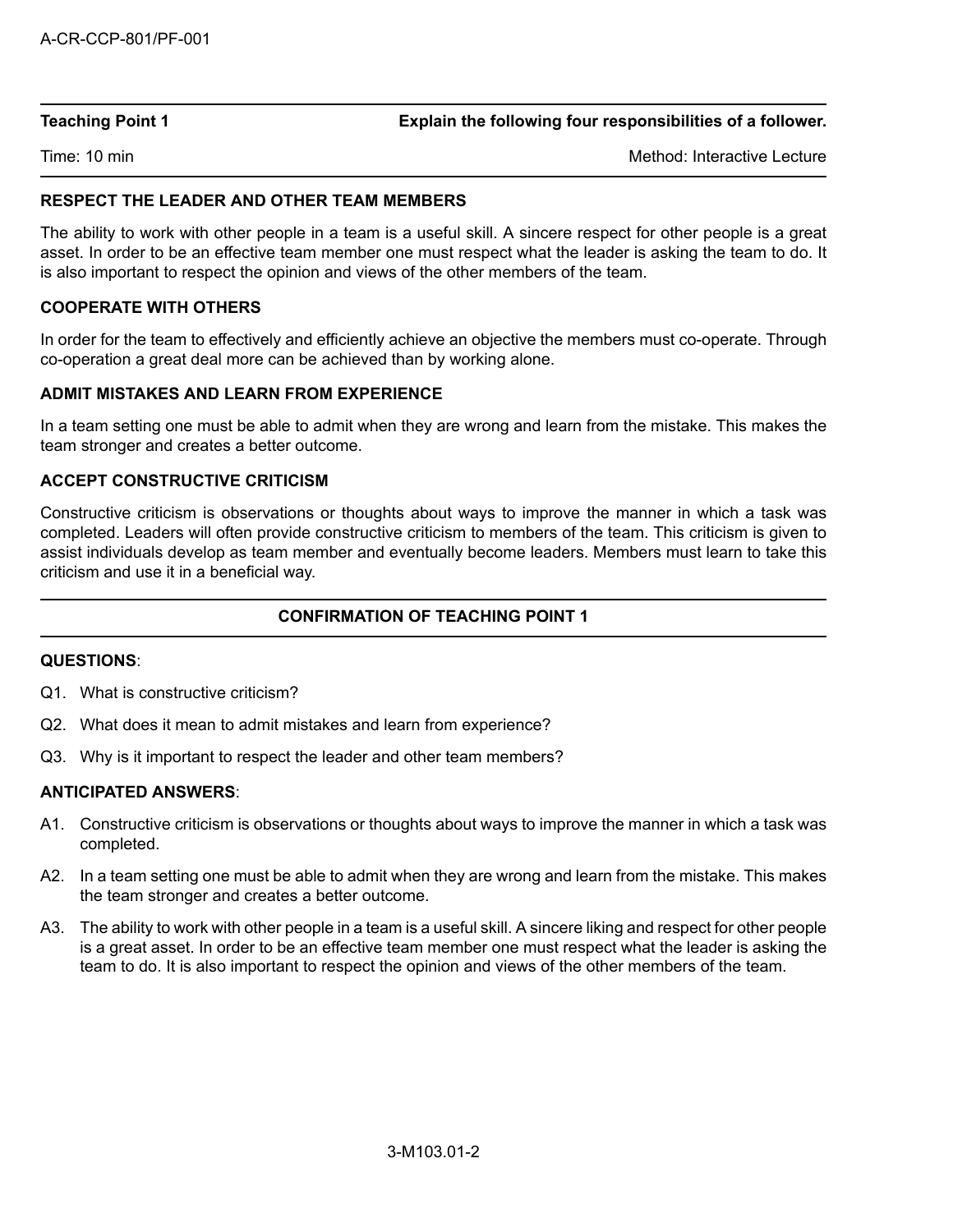# **Teaching Point 2 Explain the following five responsibilities of a follower in a team**

Time: 15 min Method: Interactive Lecture Controllering and Method: Interactive Lecture

#### **ASSUME RESPONSIBILITY**

Team members should be prepared to assume responsibility when needed. The team leader delegates duties to team members and relies on these members to be prepared and willing to take on the responsibility.

#### **BE HONEST**

Team members must be honest with others in the team. Most people believe and want to work with someone they trust. Honesty is an important characteristic of a good follower. In order to complete objectives, team members must trust each other and be honest.

# **ACCEPT OTHER TEAM MEMBERS FOR WHO THEY ARE**

It is important to be sensitive to other people's wants and needs and to changes in these wants and needs. Acceptance and understanding of individual differences allows the group to communicate and cooperate.

#### **KNOW THE JOB AND BE PREPARED**

A good follower needs to be knowledgeable about the group's goals. An effective follower should be organized and prepared.

#### **COMMUNICATE CLEARLY WITH OTHERS**

A follower must be able to understand and communicate with the leader and other team members. Communication works in two directions, listening and speaking. The ability to listen to others is essential in receiving correct information and implementing the strategy outlined for the team.

# **CONFIRMATION OF TEACHING POINT 2**

#### **QUESTIONS**:

- Q1. Why is it important to be honest in a team?
- Q2. What does it mean to communicate clearly with others?
- Q3. Why must a team member assume responsibility?

#### **ANTICIPATED ANSWERS**:

- A1. Team members must be honest with others in the team. Most people believe and want to work with someone they trust. Honesty is an important characteristic of a good follower. In order to complete objectives, team members must trust each other and be honest.
- A2. A follower must be able to understand and communicate with the leader and other team members. Communication works in two directions, listening and speaking. The ability to listen to others is essential in receiving correct information and implementing the strategy outlined for the team.
- A3. Team members should be prepared to assume responsibility when needed. The team leader delegates duties to team members and will rely on these members to be prepared and willing to take on the responsibility.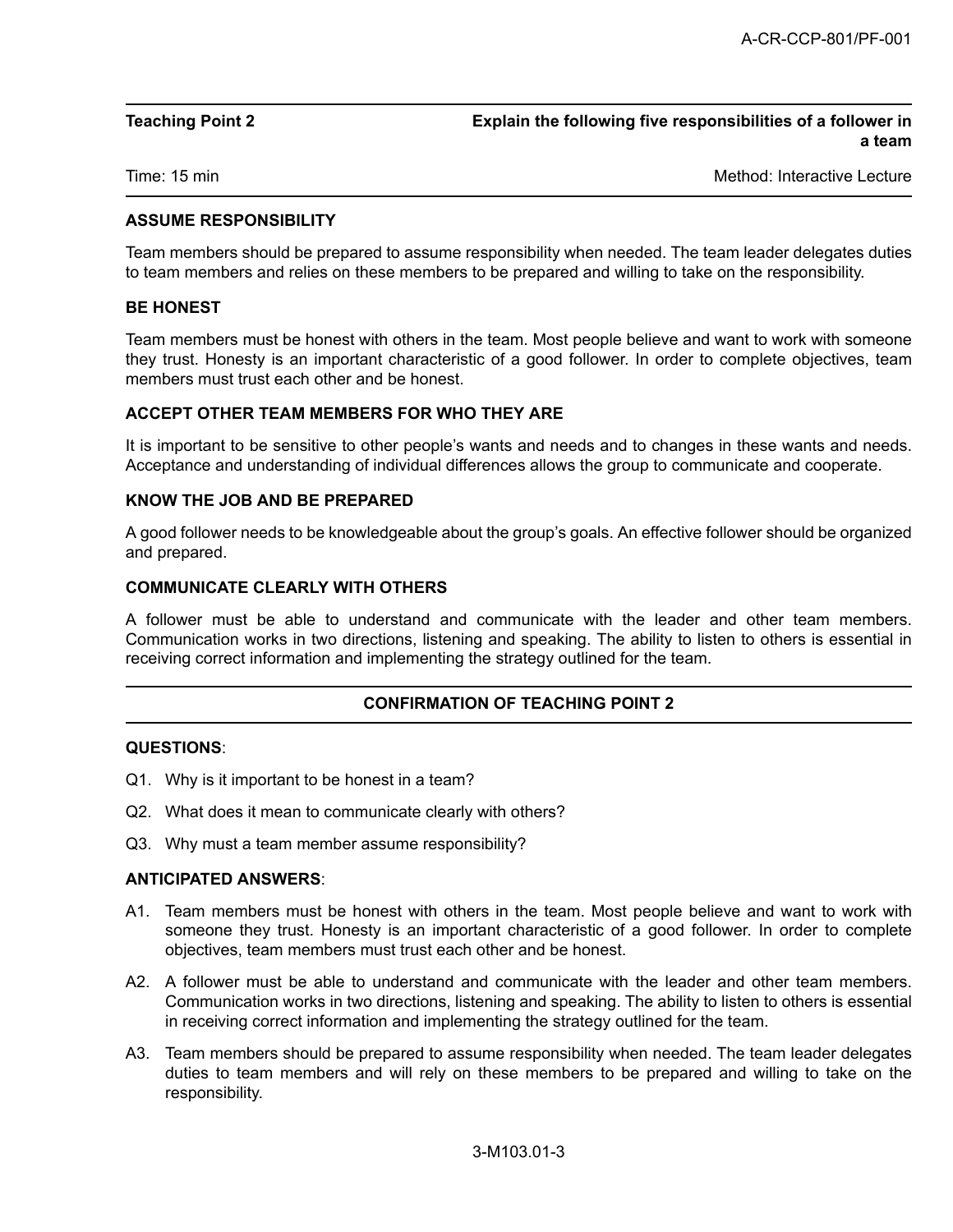# **END OF LESSON CONFIRMATION**

# **ACTIVITY**

Time: 5 min

#### **OBJECTIVE**

The objective of this activity is for the cadets to unscramble the responsibilities of a follower in a team and explain what each means.

### **RESOURCES**

- Scrambled responsibilities found in Attachment A.
- Container to pick scrambled responsibilities from.

# **ACTIVITY LAYOUT**

Nil.

# **ACTIVITY INSTRUCTIONS**

- 1. Divide the class into nine groups. If the class is too small, fewer groups can be formed.
- 2. Have one member from each group pick a slip from the container.
- 3. Each group will unscramble the words to reveal one of the responsibilities of a follower.
- 4. The group is to discuss what the responsibility means.
- 5. Each group is to present their answer to the class.

# **SAFETY**

Nil.

# **CONCLUSION**

# **HOMEWORK / READING / PRACTICE**

Nil.

# **METHOD OF EVALUATION**

Nil.

#### **CLOSING STATEMENT**

Understanding the responsibilities of a follower in a team is essential for team members. Knowing what is expected of them will help create a successful outcome.

# **INSTRUCTOR NOTES / REMARKS**

Nil.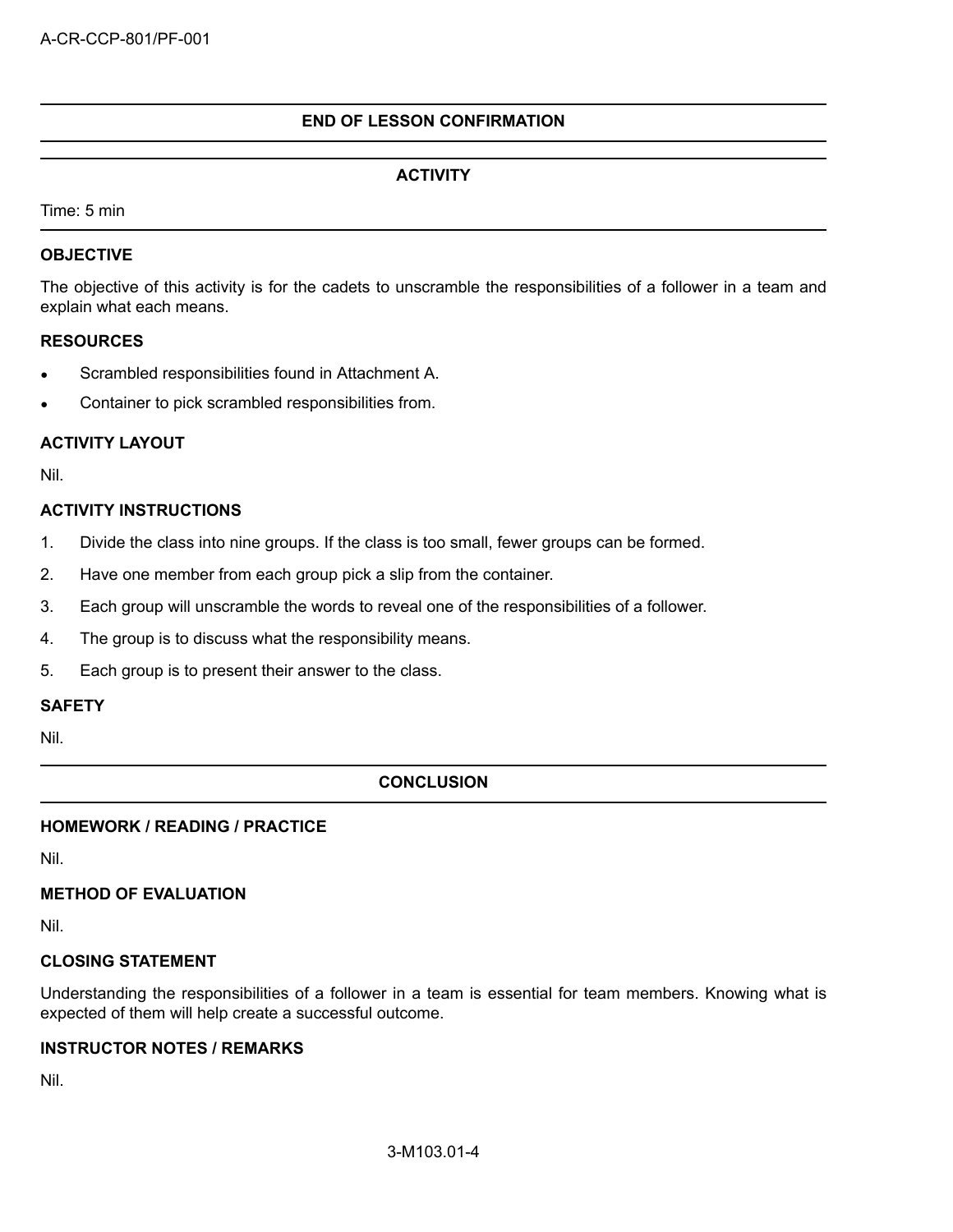# **REFERENCES**

C3-038 Campbell, R. (2006). *Leadership: Getting it done*. Retrieved 16 Mar 06, from http:// www.ssu.missouri.edu/faculty/rcampbell/leadership/chapter5.htm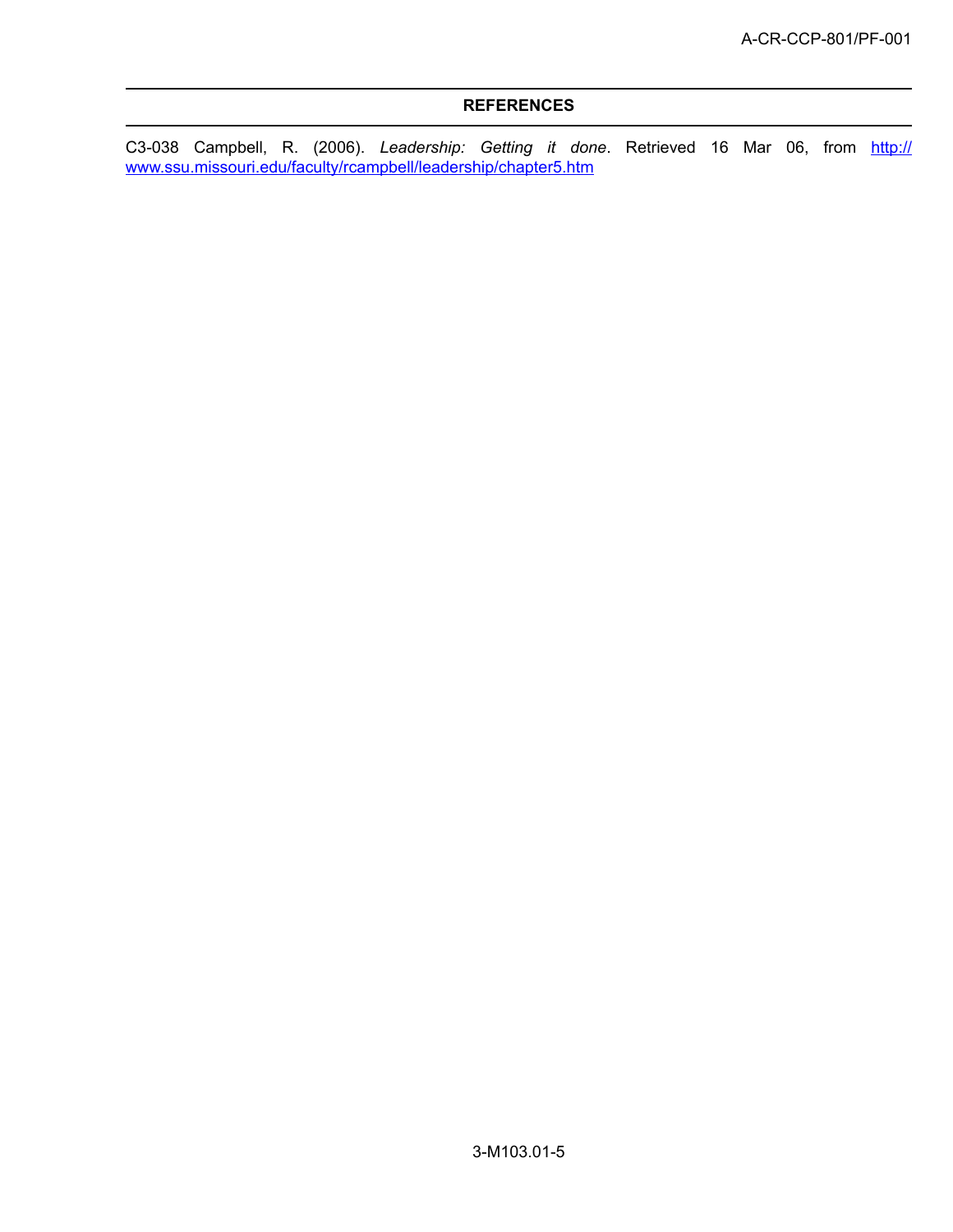THIS PAGE INTENTIONALLY LEFT BLANK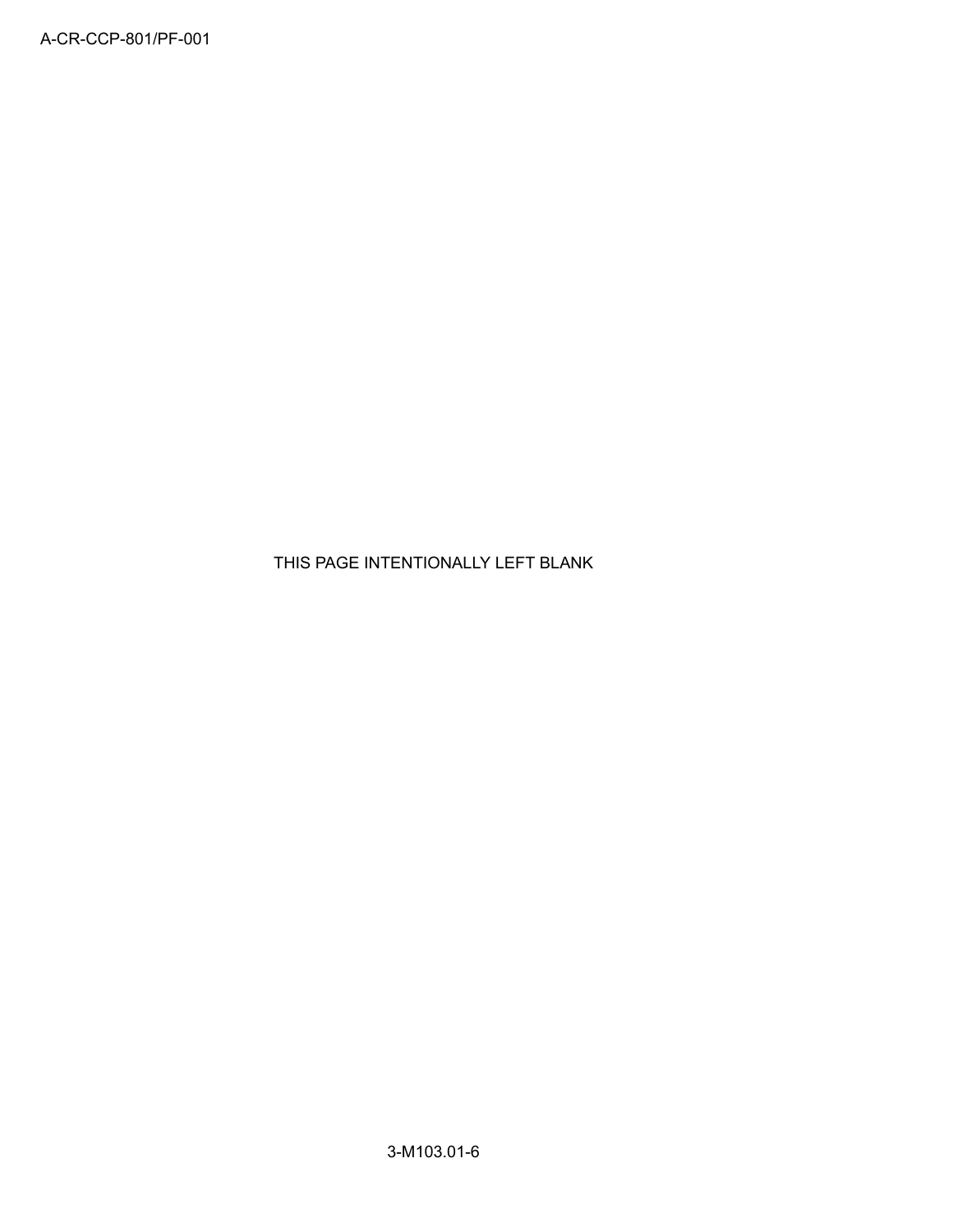A-CR-CCP-801/PF-001 Attachment A to EO M103.01 Instructional Guide

# **SCRAMBLED WORDS**

# CERPTES HET DERLEA NDA EHORT AETM BESMERM

RPCOEAEOT TWHI TSERSOH

IAMTD STSAKIEM DNA RLENA MFOR XRPEIECNEE

PCETCA SRUCONTTIVEC IIISCTMRC

**SUSAME YEBPISONSILRIT** 

3-M103.01A-1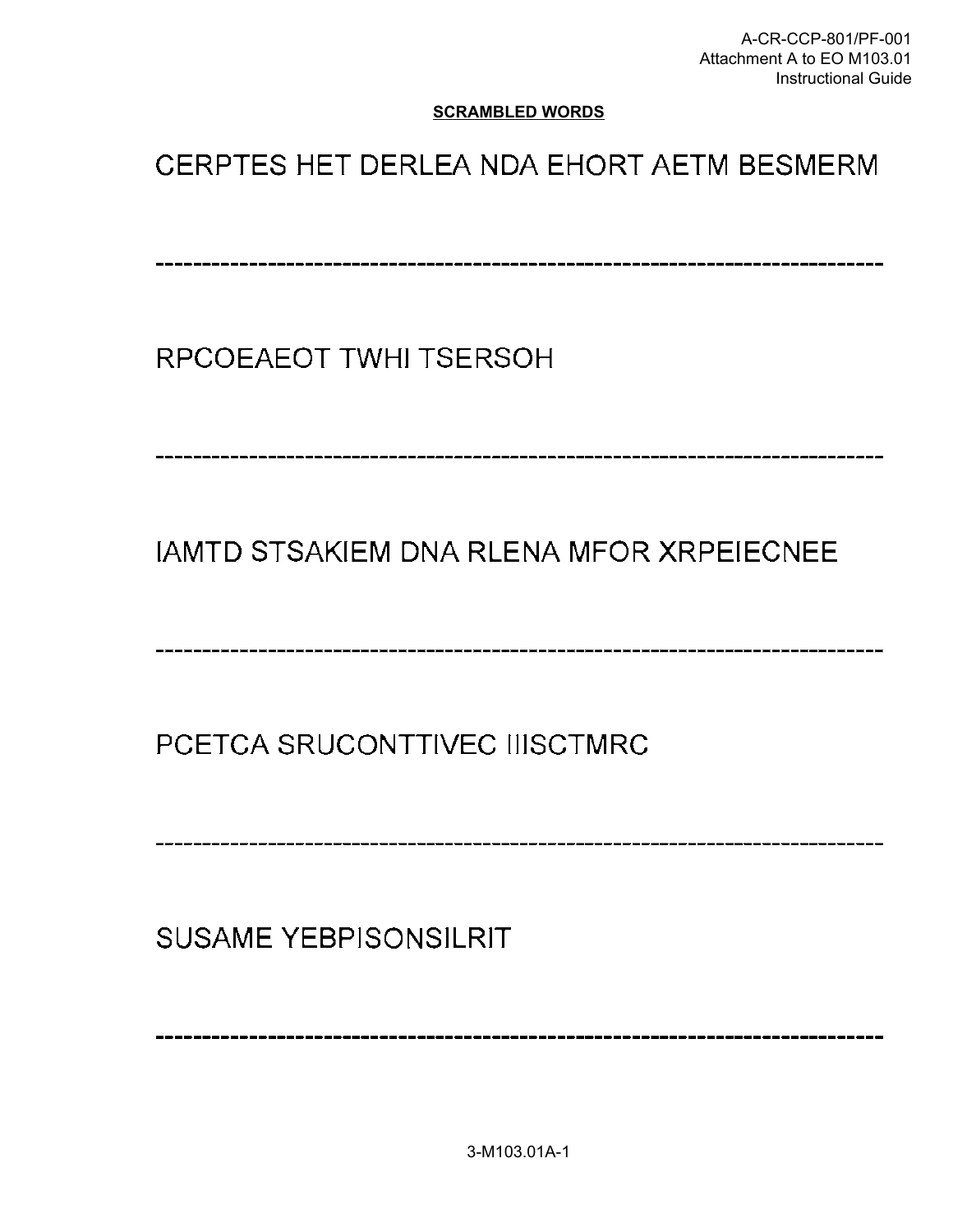A-CR-CCP-801/PF-001 Attachment A to EO M103.01 Instructional Guide

# **EB TENHOS**

# EACTCP HTROE AEMT ESMBRME OFR HWO YEHT RAE

# NOWK ETH BOJ NAD EB PPRDREAE

# MAOCMUENCIT LYEACRL TIHW EHORST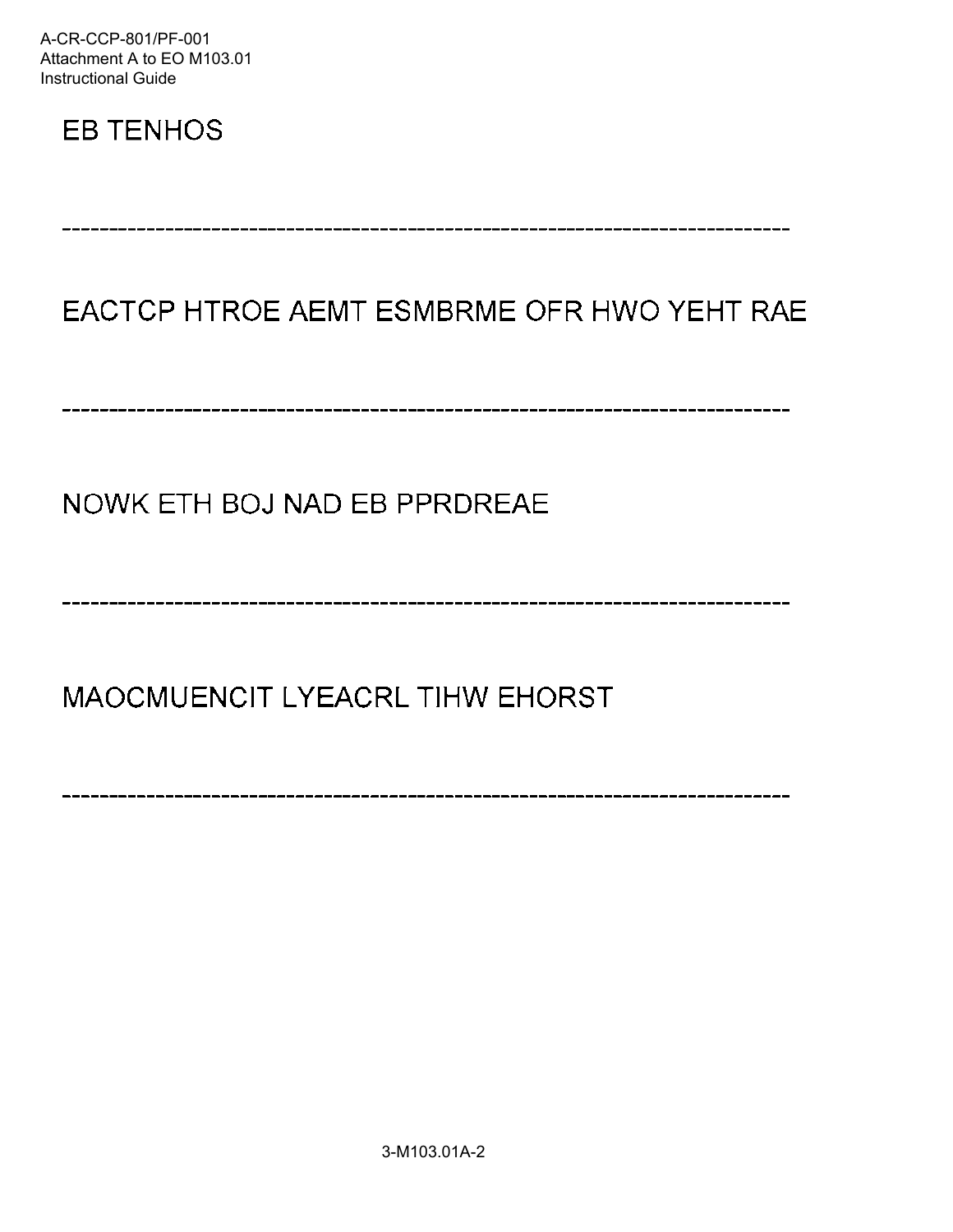

**COMMON TRAINING**

**PROFICIENCY LEVEL ONE**





#### **SECTION 2**

### **EO M103.02 – MAP A PERSONAL GOAL FOR THE TRAINING YEAR**

Total Time: 30 min

# **PREPARATION**

#### **PRE-LESSON INSTRUCTIONS**

Resources needed for the delivery of this lesson are listed in the lesson specification located in A-CR-CCP-801/ PG-001, *Proficiency Level One Qualification Standard and Plan*, Chapter 4. Specific uses for said resources are identified throughout the instructional guide within the TP for which they are required.

Review the lesson content and become familiar with the material prior to delivering the lesson.

Photocopy the SMART Goal handout located at Attachment A for each cadet.

# **PRE-LESSON ASSIGNMENT**

Nil.

#### **APPROACH**

An interactive lecture was chosen for TP1 as it is an effective way to generate interest and motivate the cadets to set personal goals for themselves.

An in-class activity was chosen for TP2 as it is an interactive way to provoke thought and stimulate interest among cadets.

**INTRODUCTION**

#### **REVIEW**

Nil.

#### **OBJECTIVES**

By the end of the lesson, the cadets will have mapped a personal goal for the training year.

#### **IMPORTANCE**

It is important for cadets to set goals that will encourage personal development and motivate them to complete tasks.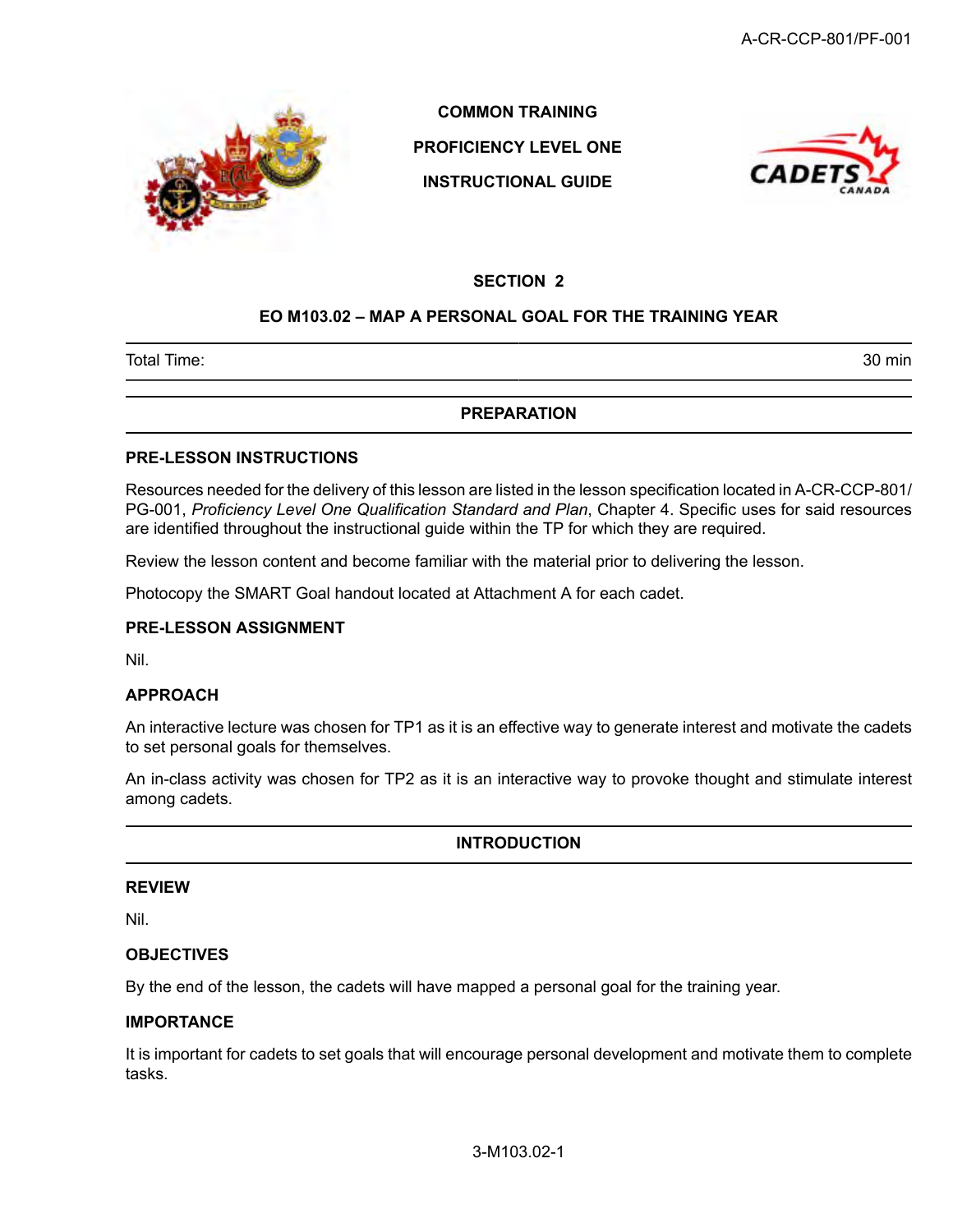**Teaching Point 1 Explain the concept of goal setting.**

Time: 10 min Method: Interactive Lecture Communication of the Method: Interactive Lecture

# **DEFINITION OF A GOAL**

A goal is an aim an individual or group works toward; an object of ambition / effort.

# **DIFFERENCE BETWEEN SHORT-TERM AND LONG-TERM GOALS**

Short-term goals are those that can be met in a short period of time and are often set to achieve long-term goals. For example, if an individual strives to run five kilometers by the end of the year, their short-term goal could be to run two kilometers within two months. By setting achievable short-term goals, individuals can measure their progress in the pursuit of their long-term goals.

# **HOW TO DEVELOP GOALS**

Goals should be set with a specific purpose in mind. They should be measurable and achievable, allowing individuals to track progress. A goal should be something an individual can be motivated toward achieving.

# **SMART GOAL SETTING**



Distribute the SMART Goal handout located at Attachment A. Discuss with the cadets what each letter in "SMART" represents and give an example of a SMART goal.

Cadets should set a specific goal to work toward. The acronym SMART is a tool the cadets may find useful.

**S** stands for specific: the aim of the goal must be precisely defined.

**M** stands for measurable: identify a standard against which to assess achievement.

**A** stands for attainable: ensure needed resources are accessible for accomplishing the goal.

**R** stands for realistic: ensure the goal is worthwhile for the cadet.

**T** stands for timely: the completion date of the goal.

Ask the following questions to the cadets to help elicit SMART goals:

**Specific.** What specific activity, or activities, can you do to help you reach your goal? Your goal should be concise and focused on one specific outcome (your goal cannot be too vague).

**Measurable.** How often will I work toward my goal? How long will I work at activities that help me to meet my goal? How can I track my progress in meeting my goal? Measuring your progress will help you to track your success and maintain motivation.

**Attainable.** How can I reach my goal? Are there people who can help me reach my goal? Do I have any attitudes that I need to change in order to meet my goal? Identifying the resources and supports that are available to help meet a goal is important to keep you on track.

**Realistic.** Can I really reach my goal? Is my goal too big? Would a smaller goal be more realistic and help me ensure success? Running a marathon is a big goal and one that will not likely be achieved by many; however, joining a running club or running smaller distances may be realistic attainable goals.

3-M103.02-2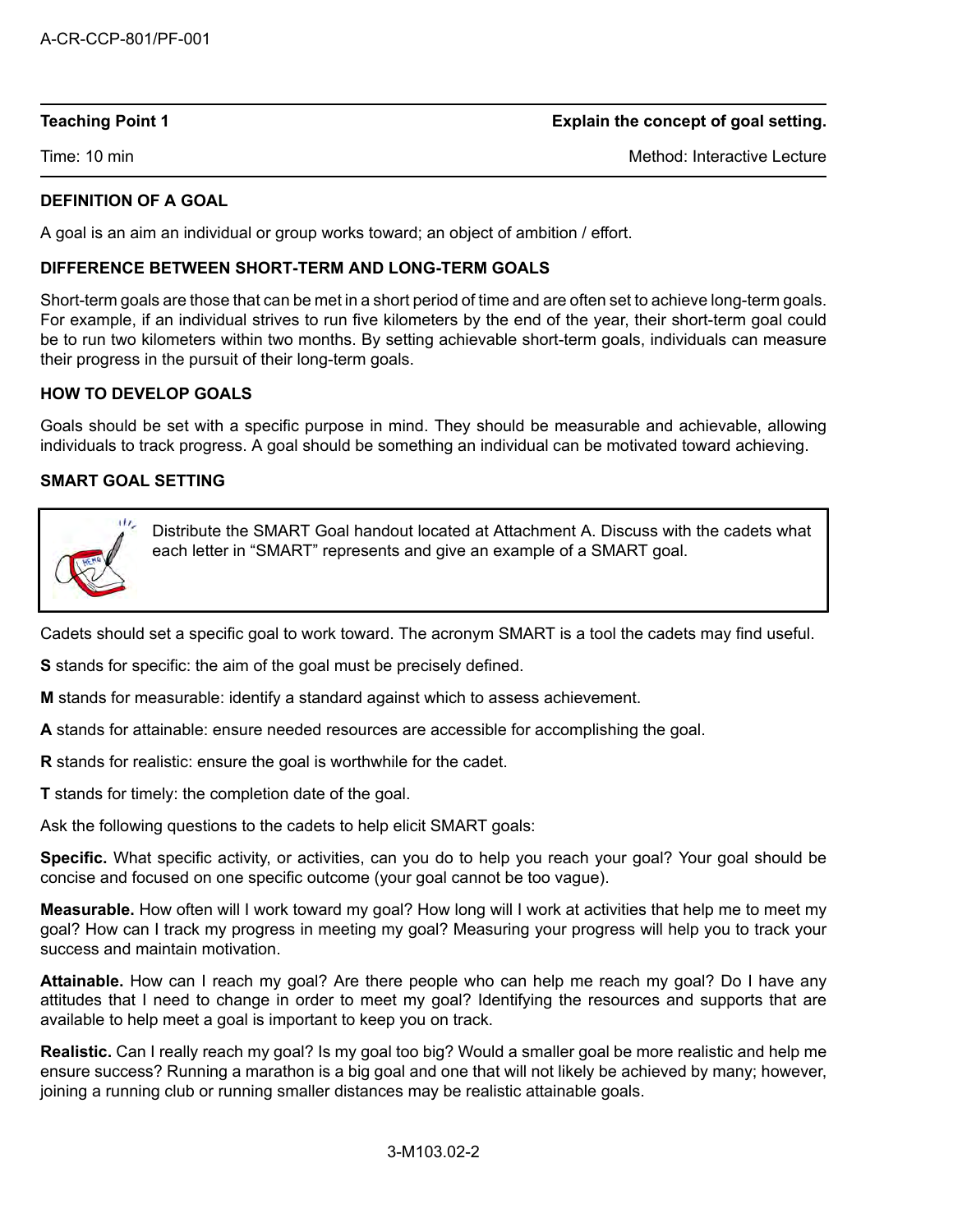**Timely.** When will I start to work on my goal? When do I want to have my goal completed? Goals are more effective if they have time associated with them.

# **SMART Goal Example**

**SMART GOAL:** By the Commanding Officer's (CO's) parade in December, I will have all of my badges sewn onto my uniform in the correct positions.

**Specific:** I will have all my badges sewn onto my uniform in the correct positions. I will not have any loose threads.

**Measurable:** I will get a copy of the dress instructions that show where badges will be sewn onto the uniform. I will ask my mom to help me sew the badges onto my uniform. I will work on my sewing every Thursday night until all the badges are sewn correctly. I will meet my Flight Sergeant the week before the December CO's parade to make sure my badges are sewn onto my uniform in the correct positions. I will spend the Monday night before CO's parade correcting any errors my Flight Sergeant finds with the badges on my uniform.

**Attainable:** I will check with my fellow Proficiency Level One cadets to ensure my uniform is correct. I will also seek advice from my Flight Sergeant.

**Timely:** I will start at this week's parade night by asking for a copy of the dress instructions. I will work at completing my goal each Thursday night until CO's parade.

# **CONFIRMATION OF TEACHING POINT 1**

#### **QUESTIONS**

- Q1. What is a goal?
- Q2. What is the difference between short-term and long-term goals?
- Q3. What is SMART?

#### **ANTICIPATED ANSWERS**

- A1. A goal is an aim an individual or group works toward; an object of ambition / effort.
- A2. Short-term goals are those that can be met in a short period of time and are often set to achieve longterm goals.
- A3. Specific, measurable, attainable, realistic, and timely.

#### **Teaching Point 2 Conduct a goal mapping activity.**

#### Time: 15 min Method: In-Class Activity

# **ACTIVITY**

#### **OBJECTIVE**

The objective of this activity is to have the cadets map a personal goal for the training year.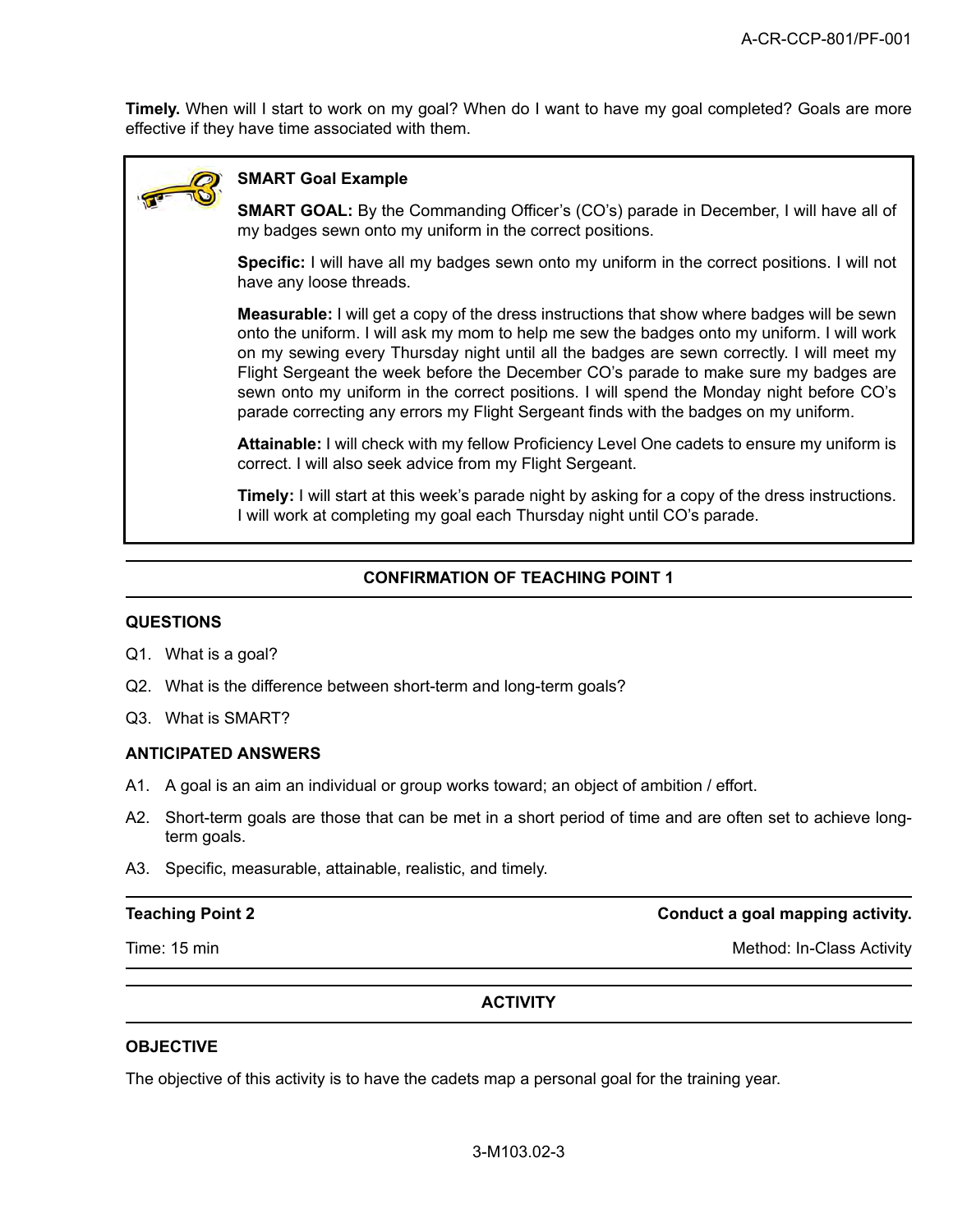# **RESOURCES**

- SMART Goal handout located at Attachment A, and
- Pen / Pencil.

# **ACTIVITY LAYOUT**

Nil.

# **ACTIVITY INSTRUCTIONS**

- 1. Have the cadets brainstorm and record on flipchart paper a list of achievable training year goals.
- 2. Have each cadet pick a goal from the list.
- 3. Have the cadets complete the SMART Goal handout based on their identified goal.
- 4. Check that each cadet has completed the form.
- 5. Cadets will keep their completed form.

# **CONFIRMATION OF TEACHING POINT 2**

The cadets' participation in the activity will serve as the confirmation of this TP.

# **END OF LESSON CONFIRMATION**

The cadets' participation in the activity will serve as the confirmation of the lesson.

# **CONCLUSION**

# **HOMEWORK / READING / PRACTICE**

Nil.

# **METHOD OF EVALUATION**

Nil.

# **CLOSING STATEMENT**

You will have many opportunities to set goals in the cadet program. When you set goals remember to be SMART!

# **INSTRUCTOR NOTES / REMARKS**

Nil.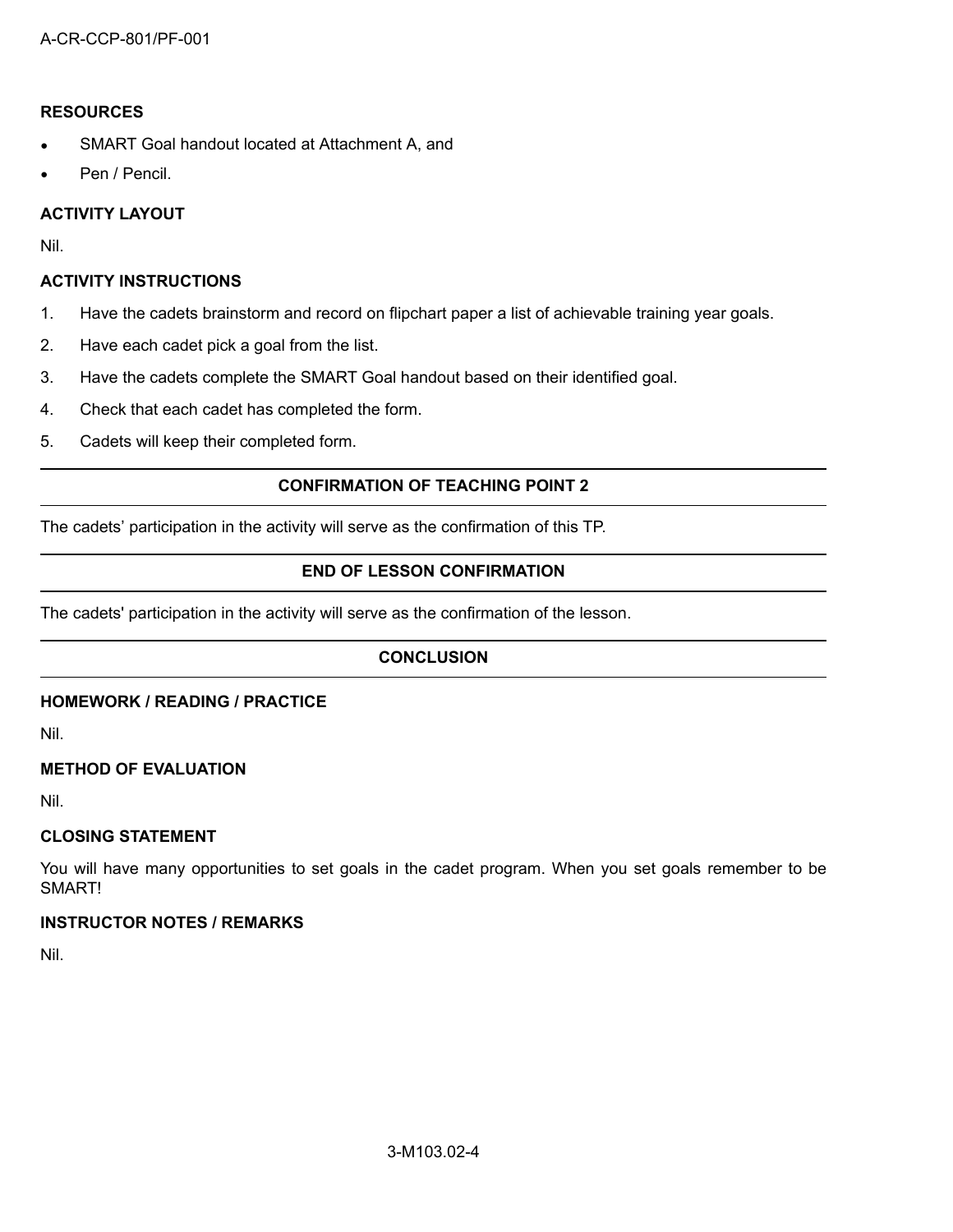# **REFERENCES**

C0-021 ISBN 1-58062-513-4 Adams, B. (2001). *The Everything Leadership Book*. Avon, MA: Adams Media.

C0-022 ISBN 0-02864-207-4 Cole, K. (2002). *The Complete Idiot's Guide to Clear Communication*. Indianapolis, IN: Alpha Books.

C0-431 Health Canada. (2011). *Eat Well and Be Active Education Toolkit*. Retrieved September 29, 2011, from http://hc-sc.gc.ca/fn-an/food-guide-aliment/educ-comm/toolkit-trousse/plan-3a-eng.php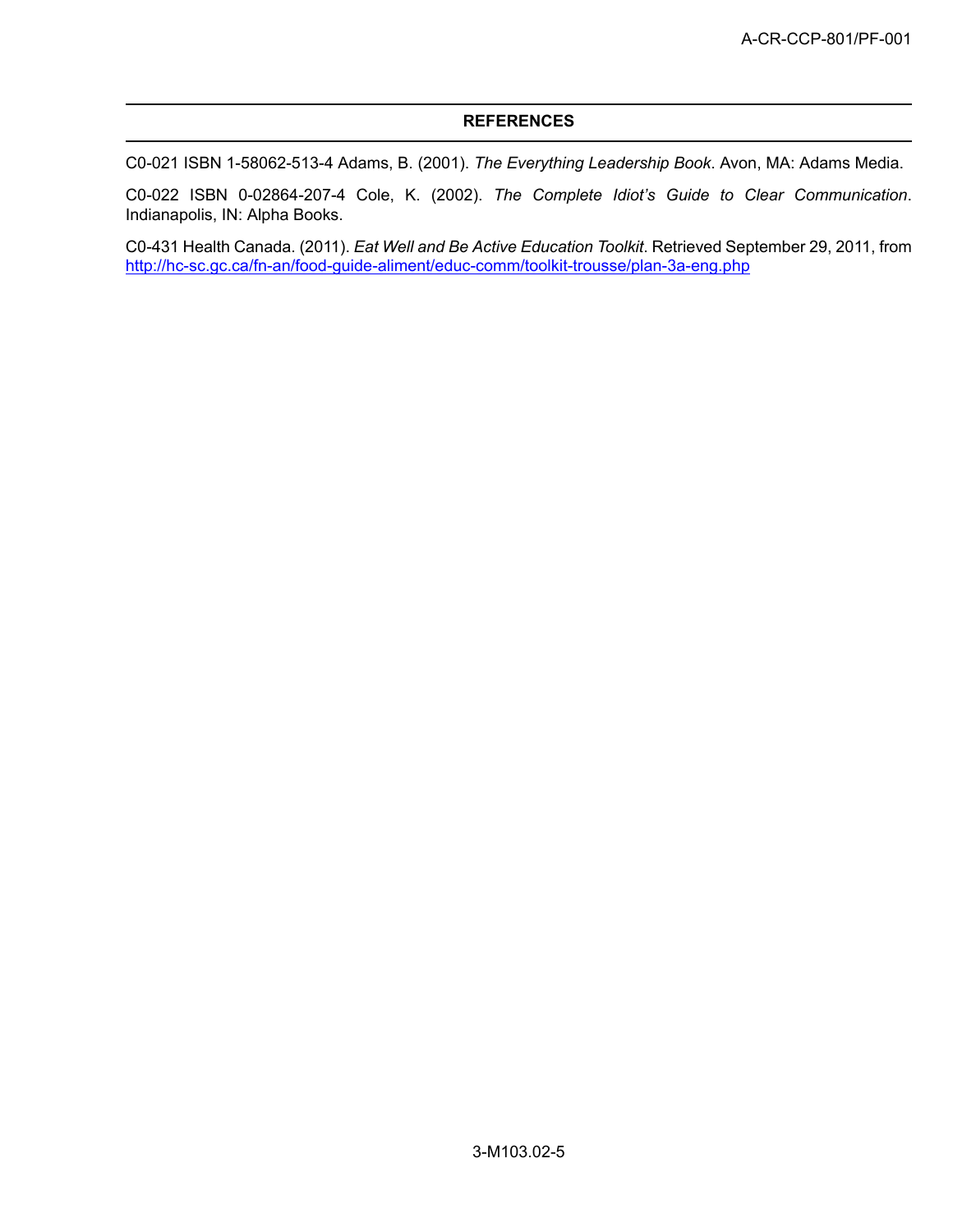THIS PAGE INTENTIONALLY LEFT BLANK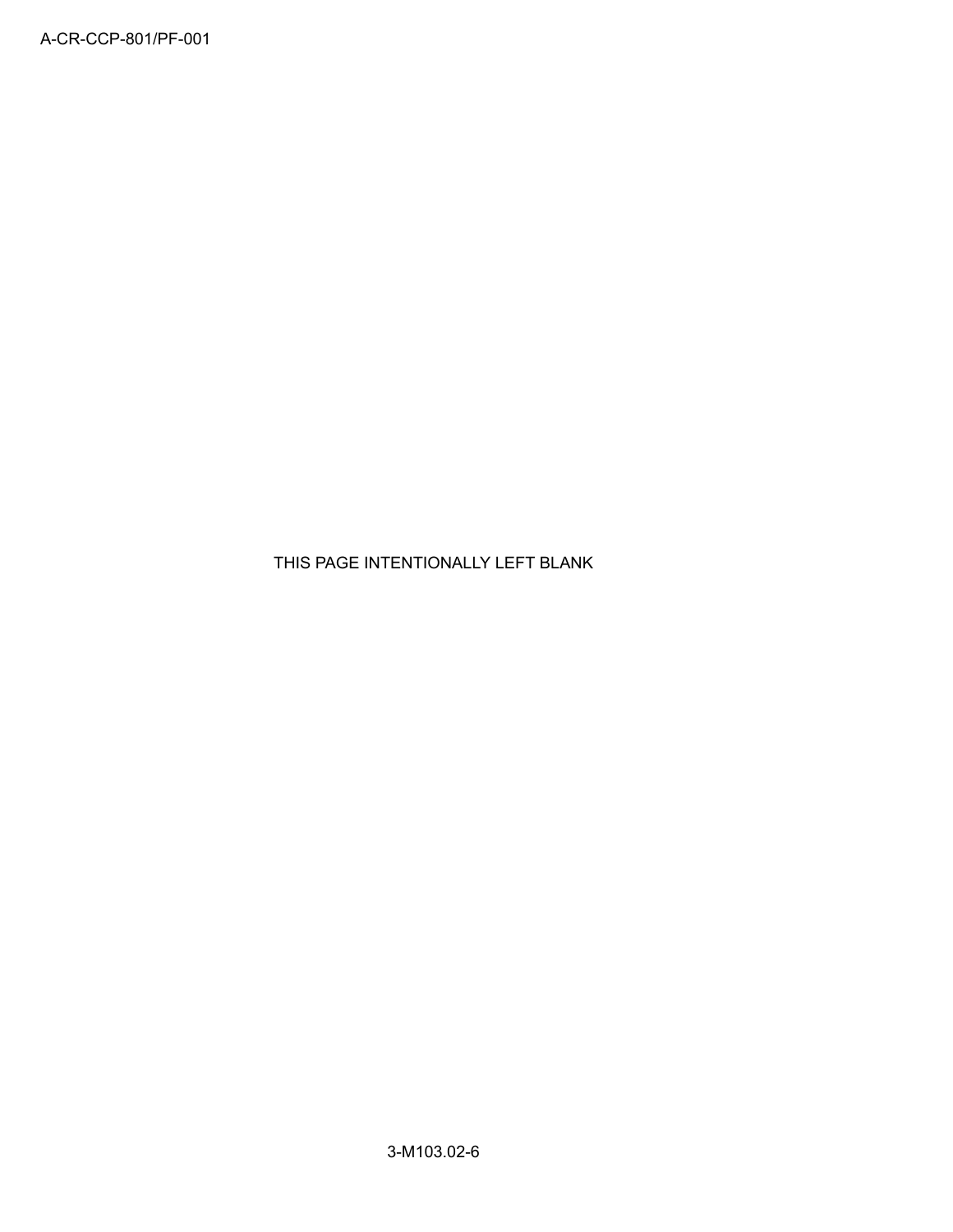# **SMART GOAL**

|                   | <b>Definition</b>                                                                                                                                                                                                                                                             | <b>My Smart Goal</b> |
|-------------------|-------------------------------------------------------------------------------------------------------------------------------------------------------------------------------------------------------------------------------------------------------------------------------|----------------------|
| <b>Specific</b>   | What do I want to do?                                                                                                                                                                                                                                                         |                      |
|                   | What specific activity, or activities, can you do to help you<br>reach your goal? Your goal should be concise and focused<br>on one specific outcome (your goal cannot be too vague).                                                                                         |                      |
| <b>Measurable</b> | How much and how often will I do it?                                                                                                                                                                                                                                          |                      |
|                   | How often will I work toward my goal? How long will I work at<br>activities that help me to meet my goal? How can I track my<br>progress in meeting my goal? Measuring your progress will<br>help you to track your success and maintain motivation.                          |                      |
| <b>Attainable</b> | How will I do it?                                                                                                                                                                                                                                                             |                      |
|                   | How can I reach my goal? Are there people who can help<br>me reach my goal? Do I have any attitudes that I need to<br>change in order to meet my goal? Identifying the resources<br>and supports that are available to help meet a goal is<br>important to keep you on track. |                      |
| <b>Realistic</b>  | Can I do it?                                                                                                                                                                                                                                                                  |                      |
|                   | Can I really reach my goal? Is my goal too big? Would a<br>smaller goal be more realistic and help me ensure success?<br>Large goals can be broken down into smaller goals that are<br>more easily obtained and tracked.                                                      |                      |
| <b>Timely</b>     | When will I do it?                                                                                                                                                                                                                                                            |                      |
|                   | When will I start to work on my goal? When do I want to<br>have my goal completed? Goals are more effective if they<br>have time associated with them.                                                                                                                        |                      |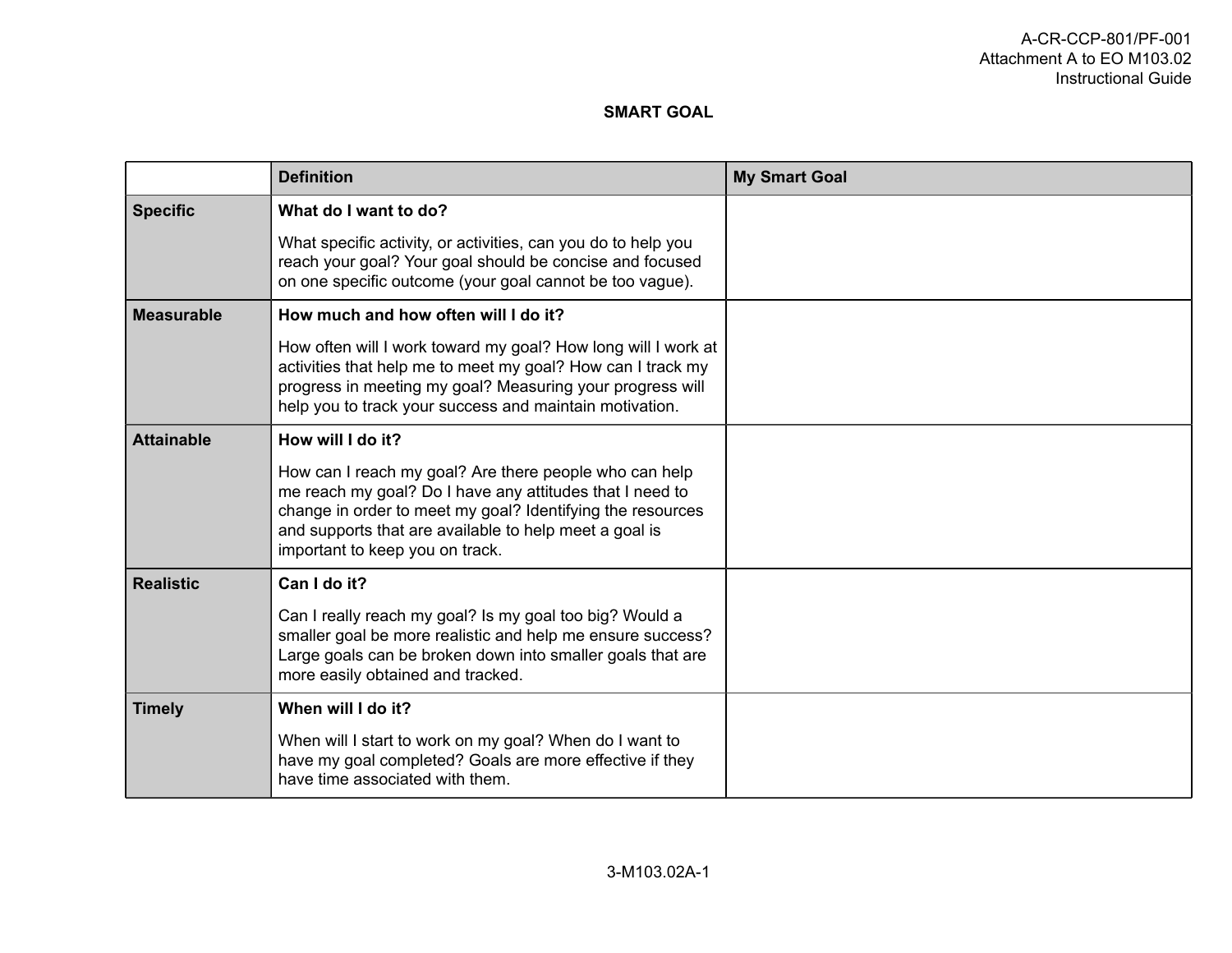A-CR-CCP-801/PF-001 Attachment A to EO M103.02 Instructional Guide

THIS PAGE INTENTIONALLY LEFT BLANK

3-M103.02A-2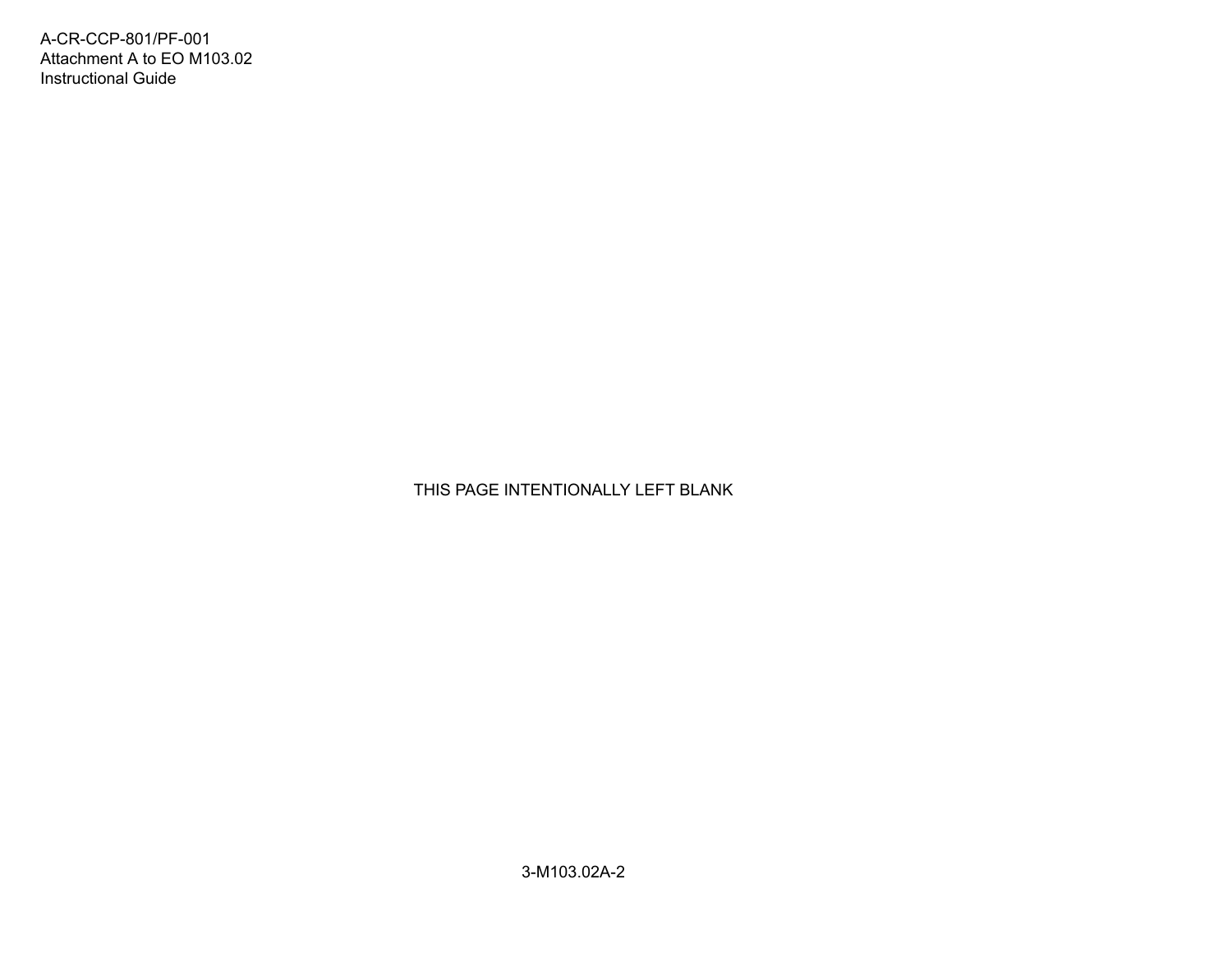

**COMMON TRAINING**

**PROFICIENCY LEVEL ONE**

**INSTRUCTIONAL GUIDE**



# **SECTION 3**

#### **EO M103.03 – PARTICIPATE IN TEAMBUILDING ACTIVITIES**

Total Time: 60 min

# **PREPARATION**

#### **PRE-LESSON INSTRUCTIONS**

Resources needed for the delivery of this lesson are listed in the lesson specification located in A-CR-CCP-801/ PG-001, *Proficiency Level One Qualification Standard and Plan*, Chapter 4. Specific uses for said resources are identified throughout the instructional guide within the TP for which they are required.

Review the lesson content and become familiar with the material prior to delivering the lesson.

Ensure that an OHP has been set-up.

Bring paper and pens for group work.

### **PRE-LESSON ASSIGNMENT**

Nil.

#### **APPROACH**

An in-class activity was chosen for TPs 1–3 as it is an interactive way to present team building activities and the learning objective.

A group discussion was chosen for TP4 as it allows the cadet to interact with their peers and share their knowledge, opinions and feelings about the advantages and characteristics of a successful team.

#### **INTRODUCTION**

#### **REVIEW**

Nil.

#### **OBJECTIVES**

The cadet shall participate in teambuilding activities and discuss the characteristics and advantages of a successful team.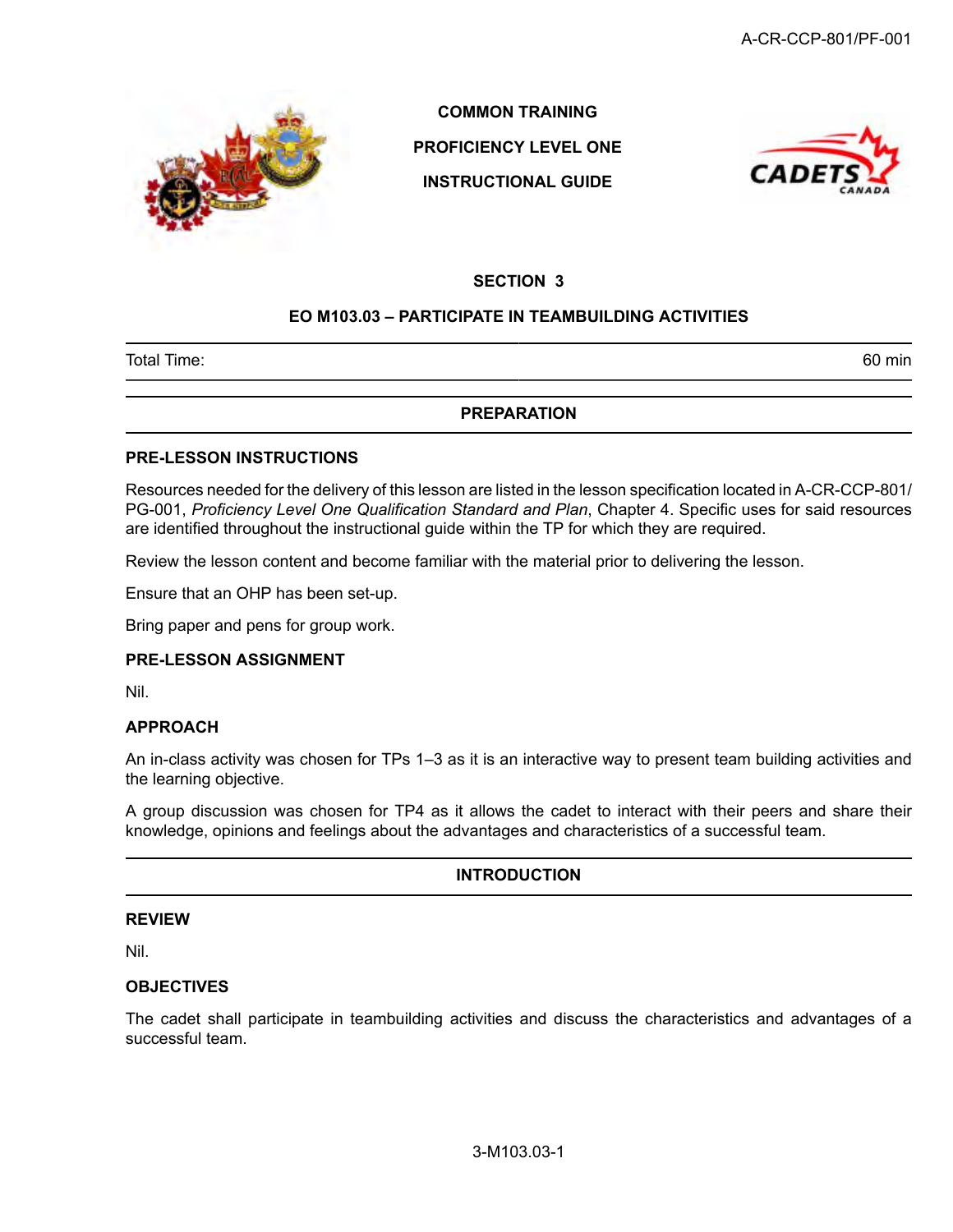# **IMPORTANCE**

Having the skills to work as an effective team member is essential to the success of the team. Once introduced to these skills, they will continue to develop whenever the individual is placed in a team setting or situation that require people to work together.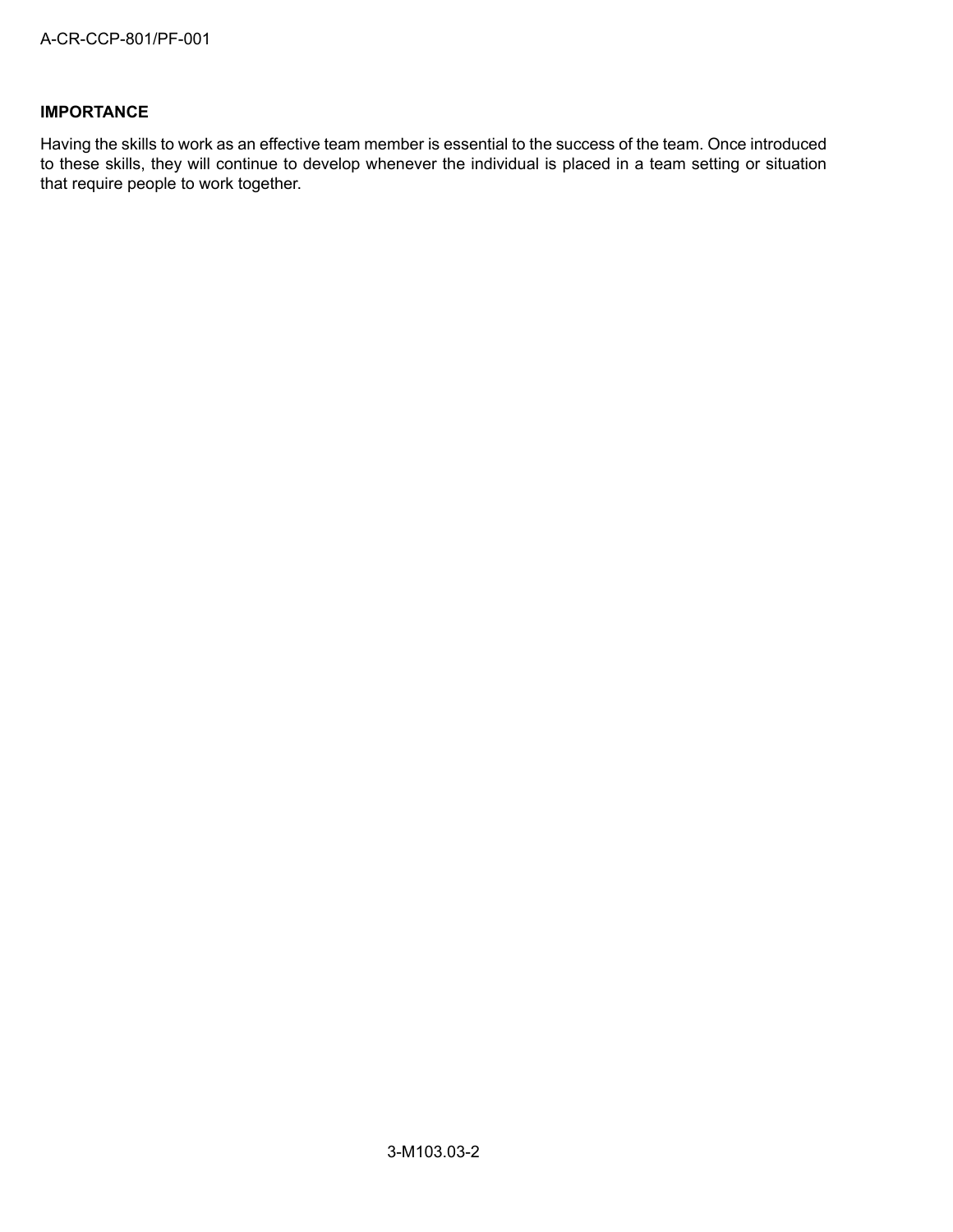### **Teaching Point 1 Conduct the teambuilding activity "the Human Knot."**

Time: 10 min Method: In-Class Activity

# **BACKGROUND KNOWLEDGE**

#### **CHARACTERISTICS OF A SUCCESSFUL TEAM**

- Communication Clear communication is essential to an effective team. Team members must feel comfortable sharing ideas and concerns with each other and the leader.
- Mutual cooperation and support It is hard to be innovative when you are not sure how others will react to your ideas. Team members must be aware that even if people disagree the objection is to the idea, not to the person presenting it. Members of a team must have the right to a certain level of trust that precludes backstabbing, gossip and negative behaviours aimed solely at making someone look bad.
- Share a common goal When a team understands the purpose for a task they have a heightened motivation to work together towards the completion of it.
- High esprit de corps When each member of the team has a sense of pride and belonging to the team, it is more likely they will want to be part of the team. This sense of belonging will enable the group to become more cohesive and willing to work together to accomplish the task.

# **ADVANTAGES OF EFFECTIVE TEAMWORK**

- Includes everyone and ensures a better outcome – In a team setting people feel that their contributions are valuable. A strong group performance is generated from strong individual efforts. When many individuals are working together to accomplish a task different ideas and opinions mesh together to provide a sound outcome.
- Tasks are easier when more people are involved When the responsibility and workload are shared among the team members and the team works together to ensure everyone stays on track, the team will offer support to those who need it.
- Increases and develops communication – Teamwork is an opportunity for people to interact in new ways by forming relationships and communicating with new people. Communication is the key to ensuring members are carrying out their role in accomplishing the task.

# **ACTIVITY**

#### **OBJECTIVE**

The objective of this activity is to untangle the "human knot" through teamwork.



This activity highlights the necessity for communication, mutual cooperation and support, including everyone and ensuring a better outcome, high esprit de corps and sharing a common goal.

# **RESOURCES**

Nil.

# **ACTIVITY LAYOUT**

Nil.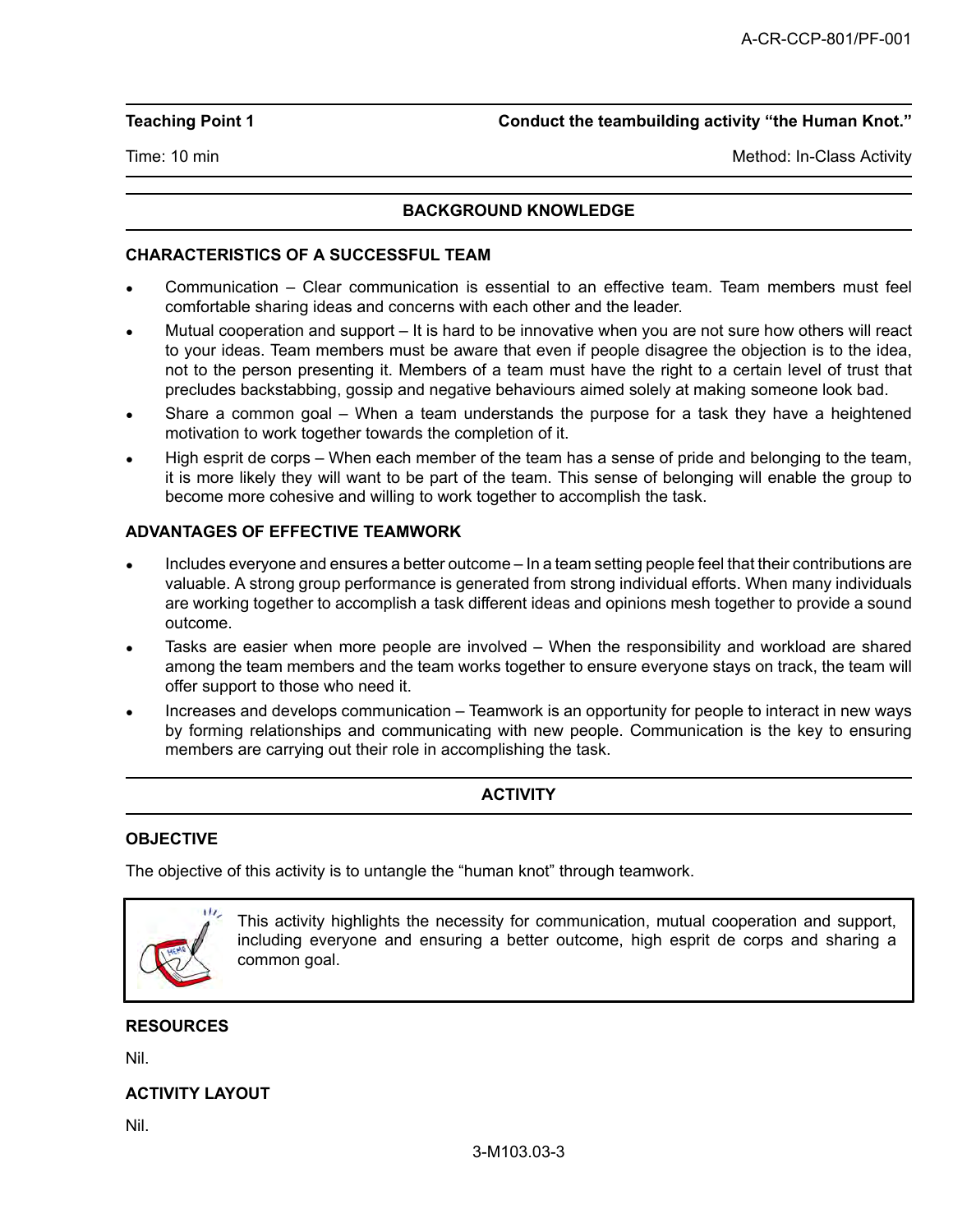# **ACTIVITY INSTRUCTIONS**

- 1. Divide the class into groups of approximately 10 cadets.
- 2. Direct each group to stand in a circle and place their right hand in the centre and take the hand of anyone except the person on either side of them.
- 3. Have them do the same with their left hands.
- 4. Explain to the cadets that they must not let go of their hands, and that their job is to work together to untangle the "Human Knot."

#### **SAFETY**

Ensure the area where this activity is being conducted is flat and open so as to avoid any falls or collisions with other objects.

# **CONFIRMATION OF TEACHING POINT 1**

The cadets' participation in the activity will serve as the confirmation of this TP.

**Teaching Point 2 Conduct the teambuilding activity "Memory."**

Time: 10 min Method: In-Class Activity

#### **ACTIVITY**

#### **OBJECTIVE**

The objective of this activity is to remember as many of the items in the collage both as an individual and as a team.

#### **RESOURCES**

- Collage found in Attachment A.
- Overhead projector.
- Pens.
- Paper.
- Whiteboard/flip chart.
- Markers.

# **ACTIVITY LAYOUT**

Nil.

#### **ACTIVITY INSTRUCTIONS**

- 1. Place a copy of the collage found in Attachment A on the OHP.
- 2. Turn the OHP on and have the cadets observe the overhead for 15 seconds.
- 3. After 15 seconds turn the OHP off and have the cadets individually write down as many items as they can recall.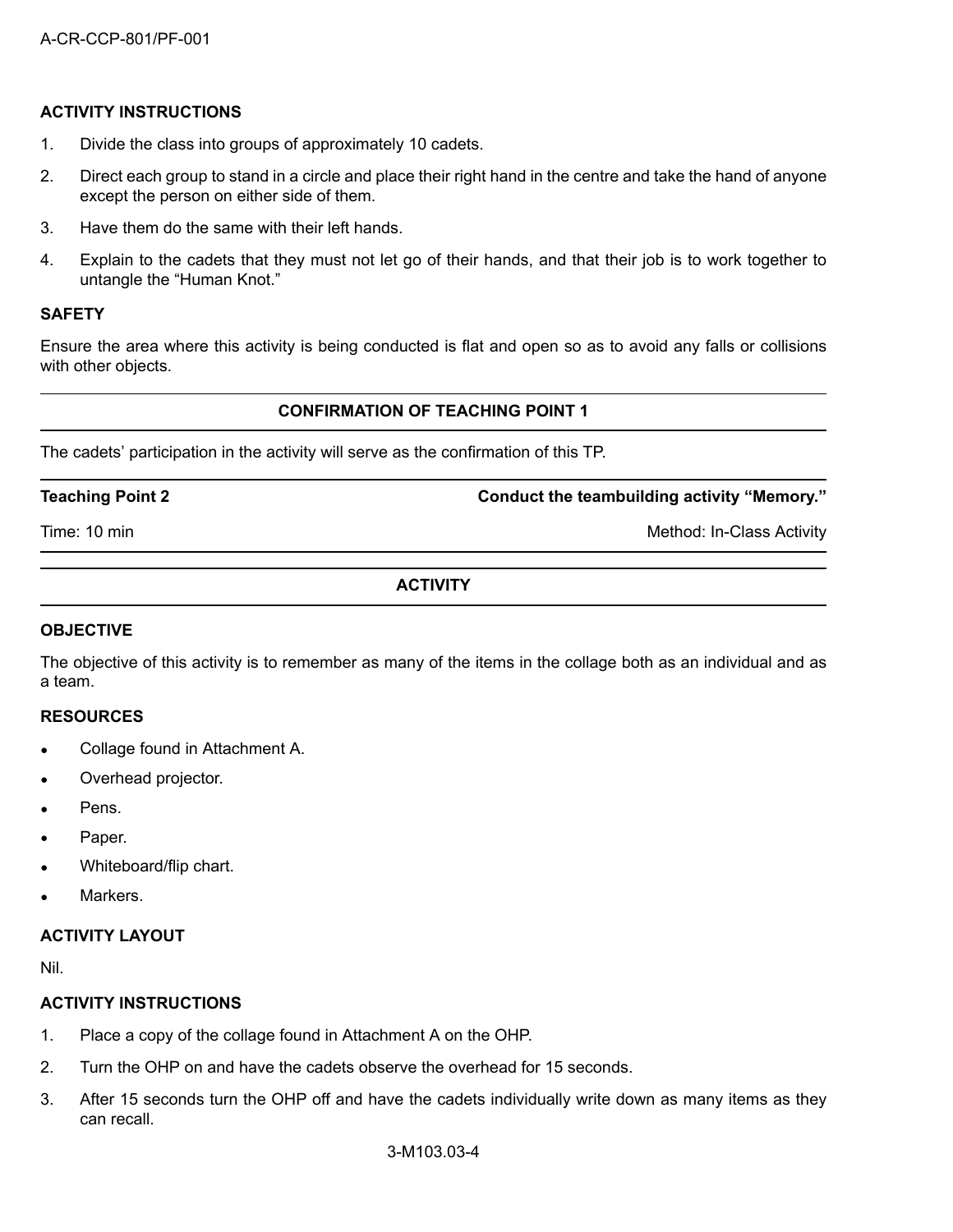- 4. After approximately two minutes record on the board/flipchart the number of items recalled on an individual basis.
- 5. Split the cadets into two groups and have them compile a group list of items they recall.
- 6. After two minutes compare the individual results to the group results.

# **SAFETY**

Nil.

# **CONFIRMATION OF TEACHING POINT 2**

The cadets' participation in the activity will serve as the confirmation of this TP.

**Teaching Point 3 Conduct the teambuilding activity "Silent Birthdays."**

Time: 10 min Method: In-Class Activity

# **ACTIVITY**

#### **OBJECTIVE**

The objective of this activity is to line up according to birthdays without speaking to one another.

### **RESOURCES**

- Paper; and
- Pens.

# **ACTIVITY LAYOUT**

Nil.

#### **ACTIVITY INSTRUCTION**

- 1. Direct the cadets to line up in birth order from oldest to youngest by not talking to one another.
- 2. If the task becomes daunting for the cadets provide a method to assist them (i.e. using pens and paper).
- 3. The pens and paper can be laid out on a table in the vicinity of the activity.
- 4. When the time is up, starting at the beginning of the line, have each cadet state his or her birthday to see if the task was successful.

# **SAFETY**

Nil.

# **CONFIRMATION OF TEACHING POINT 3**

The cadet's participation in the activity will serve as the confirmation of the TP.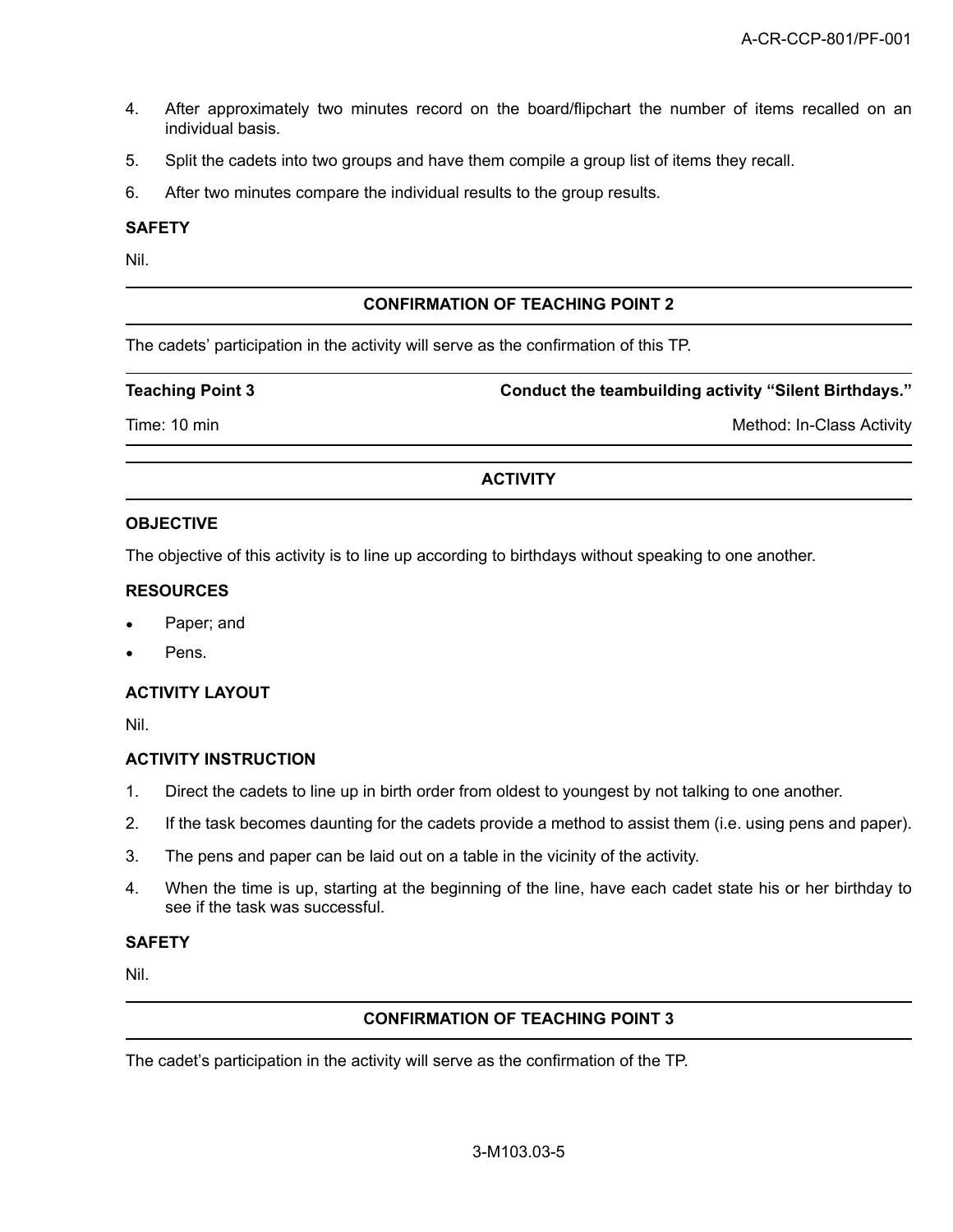# **Teaching Point 4 Lead a discussion on the characteristics of a successful team.**

Time: 20 min Method: Group Discussion Nethod: Group Discussion

# **DISCUSSION QUESTIONS**

# **TIPS FOR ANSWERING/FACILITATING DISCUSSION:**

- Prepare questions ahead of time.
- Be flexible (you are not bound to only the prepared questions).
- Encourage cadets to participate by using praise such as "great idea" or "excellent response, can anyone add to that?".
- Try to involve everyone by directing questions to non-participants.

# **SUGGESTED QUESTIONS:**

- Q1. What advantages of teamwork were noticed while engaging in the activities?
- Q2. What things made the team successful in the activities?
- Q3. What things were frustrating throughout the activities?
- Q4. Why do you think teamwork is important?



Other questions and answers will develop throughout the reflection stage. The discussion should not be limited to only those suggested.

# **END OF LESSON CONFIRMATION**

The cadets' participation in the activities will serve as the confirmation of the lesson.

# **CONCLUSION**

# **HOMEWORK / READING / PRACTICE**

Nil.

# **METHOD OF EVALUATION**

Nil.

# **CLOSING STATEMENT**

Teamwork is essential to a successful outcome. Knowing what skills contribute to the success of a team will aid in this. Development of these skills will occur each and every time an individual is involved in a team.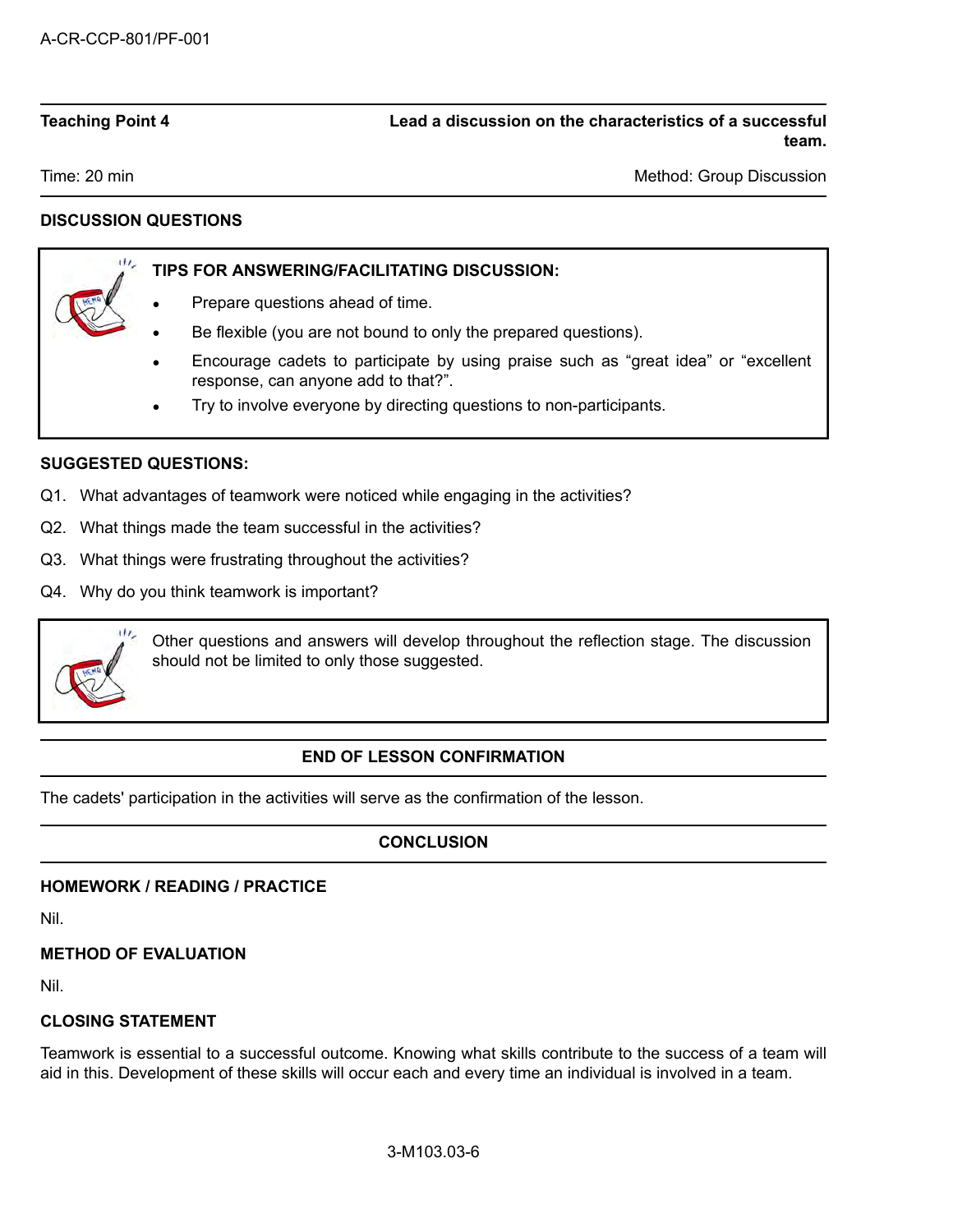#### **INSTRUCTOR NOTES / REMARKS**

Nil.

#### **REFERENCES**

C0-003 ISBN 0-943210-44-5 Pike, B., & Busse, C. (1995). *101 more games for trainers*. Minneapolis, MN: Lakewood Publishing.

C0-004 ISBN 1-58062-577-0 McClain, G., & Romaine, D.S. (2002). *The everything managing people book*. Avon, MA: Adams Media.

C0-005 ISBN 0-07-046414-6 Scannell, E.E., & Newstrom, J. W. (1994). *Even more games trainers play*. New York: McGraw-Hill.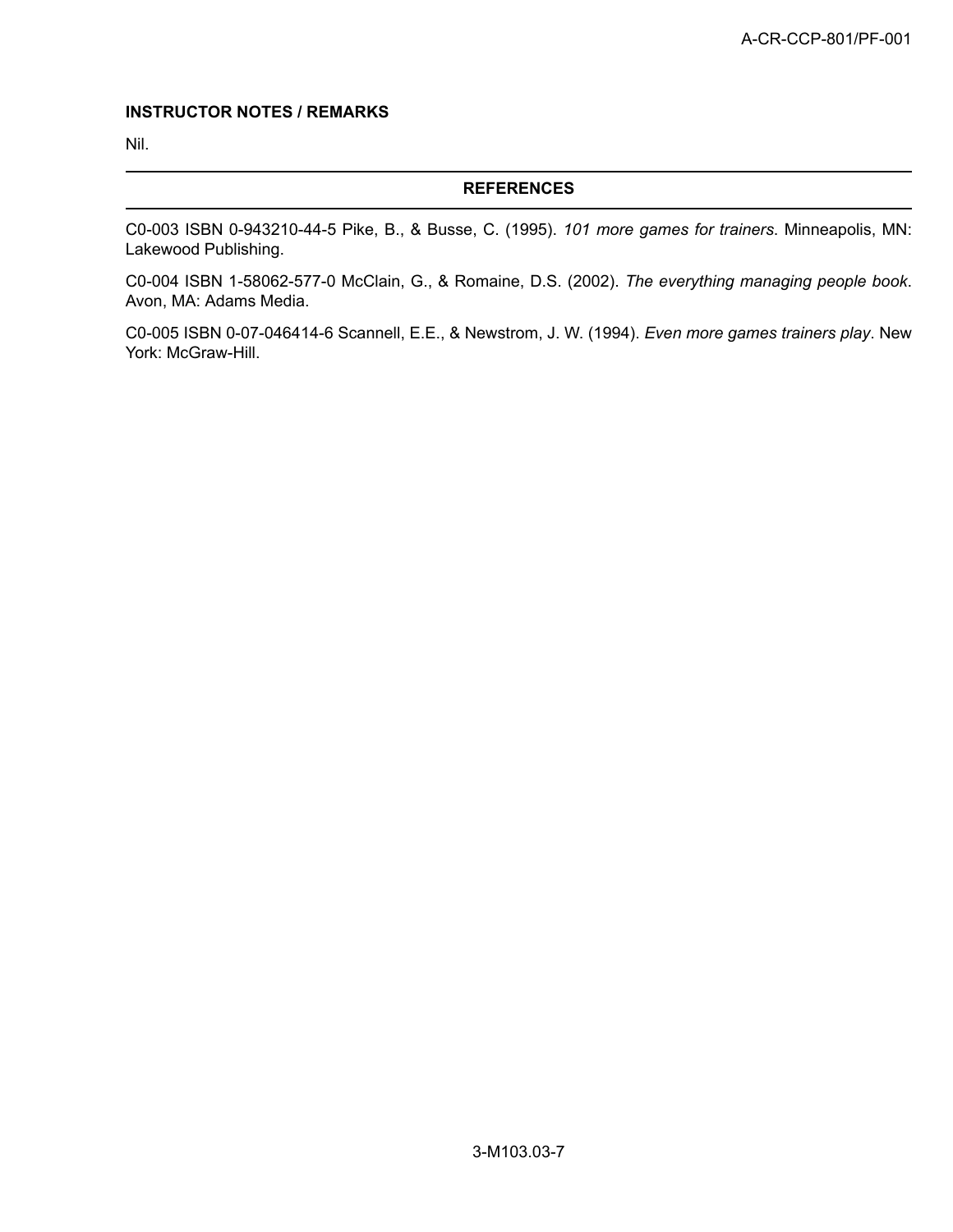THIS PAGE INTENTIONALLY LEFT BLANK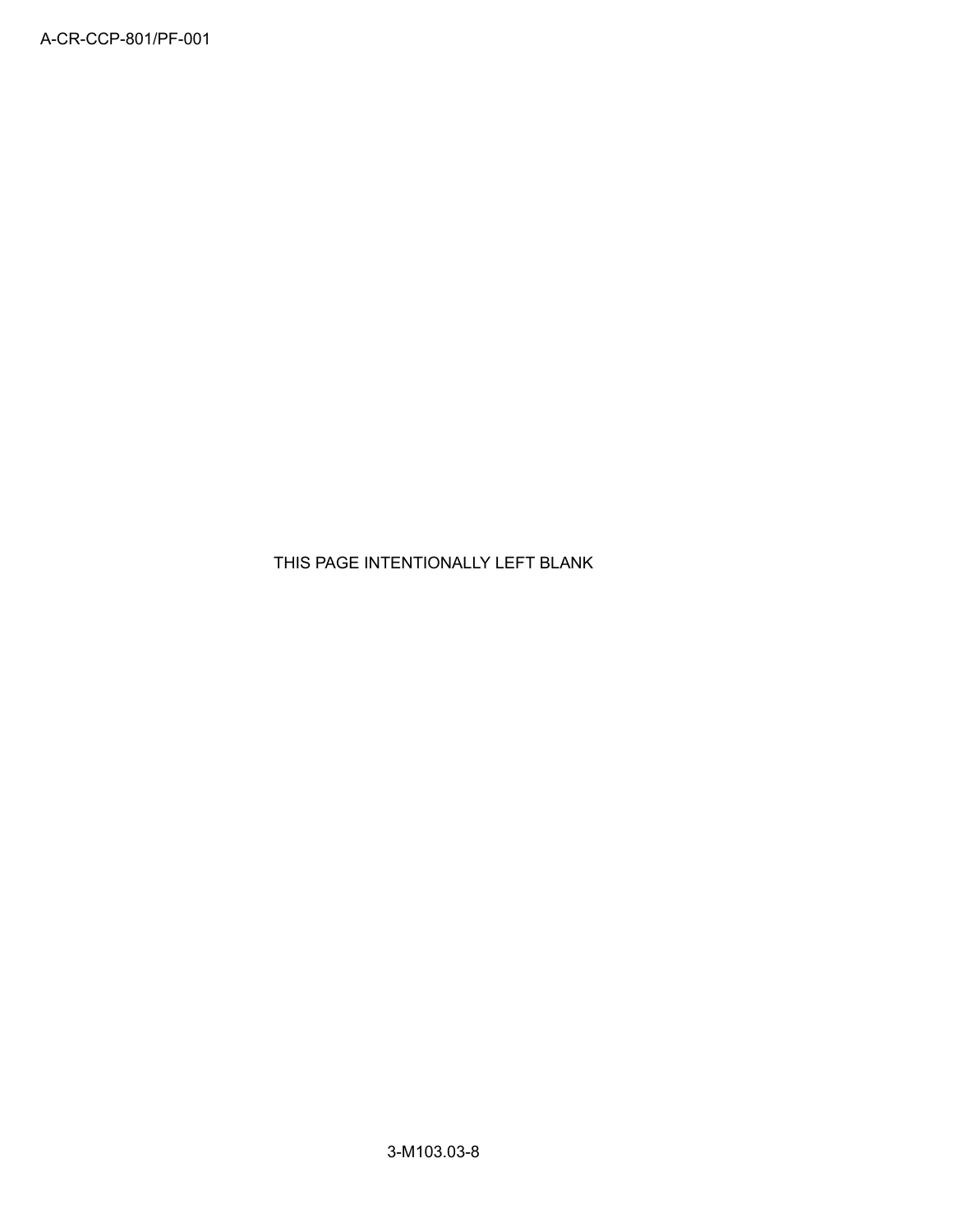A-CR-CCP-801/PF-001 Attachment A to EO M103.03 Instructional Guide

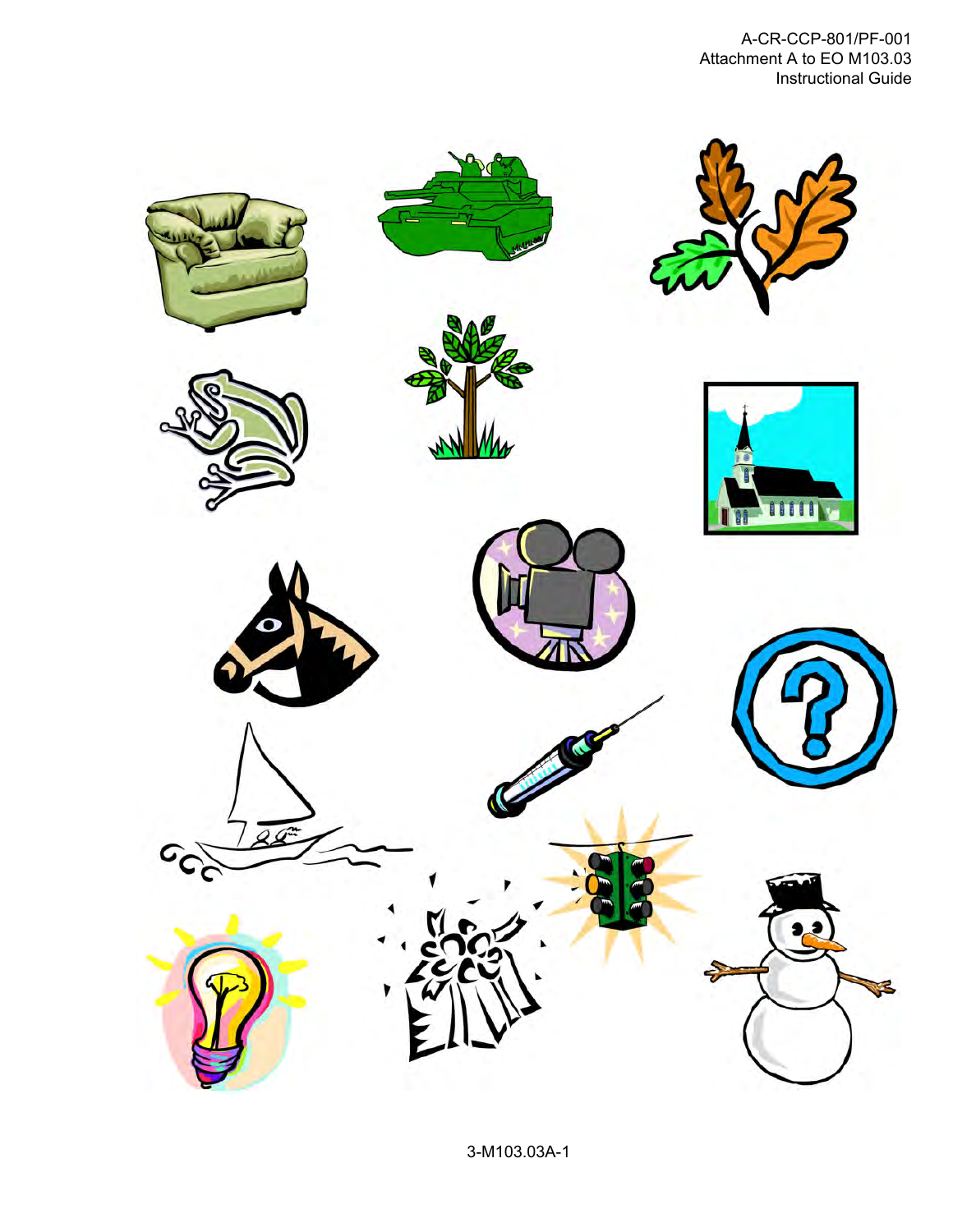A-CR-CCP-801/PF-001 Attachment A to EO M103.03 Instructional Guide

THIS PAGE INTENTIONALLY LEFT BLANK

3-M103.03A-2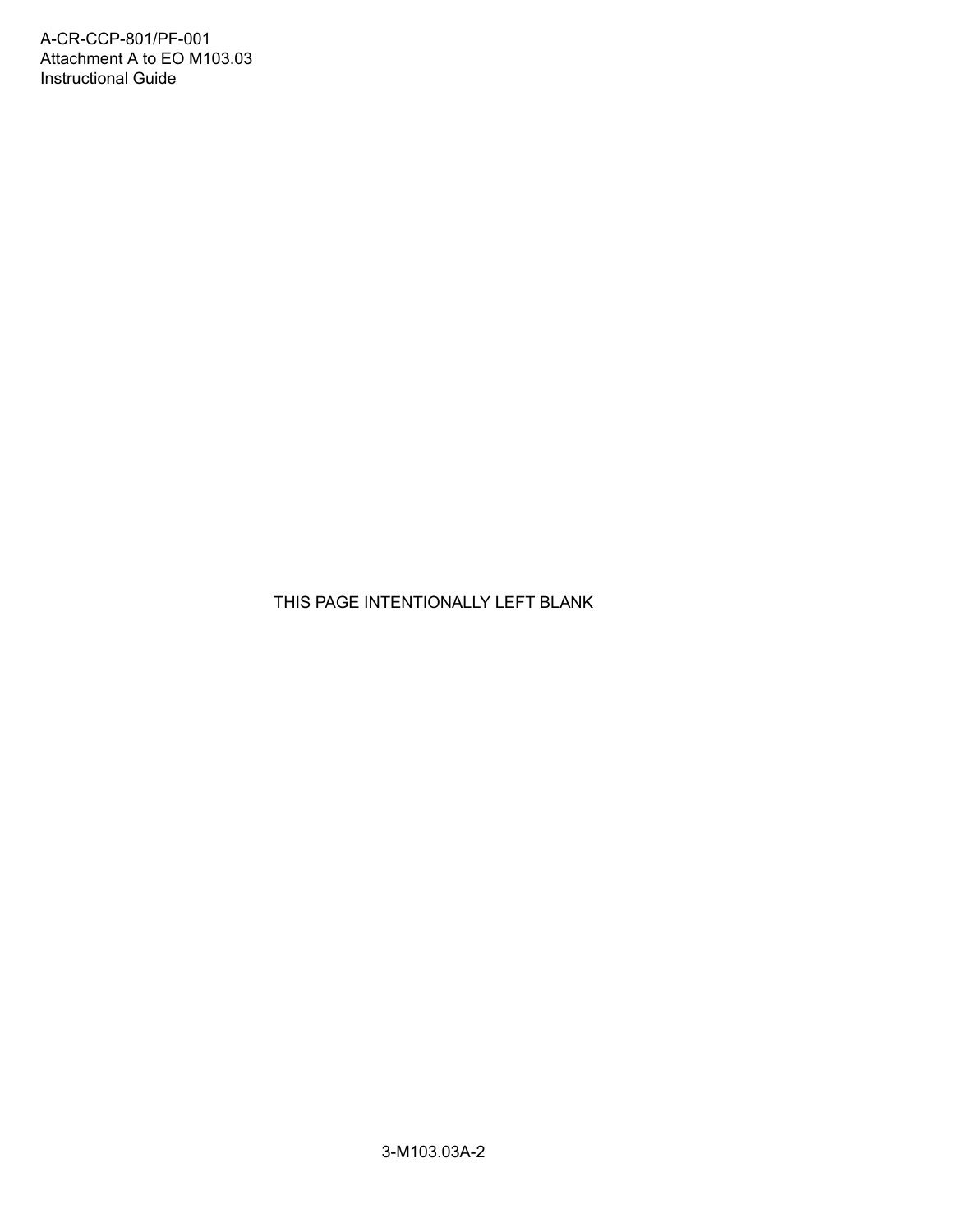

**COMMON TRAINING**

**PROFICIENCY LEVEL ONE**

**INSTRUCTIONAL GUIDE**



# **SECTION 4**

# **EO C103.01 – PARTICIPATE IN ICEBREAKER ACTIVITIES**

Total Time: 30 min

# **PREPARATION**

#### **PRE-LESSON INSTRUCTIONS**

Resources needed for the delivery of this lesson are listed in the lesson specification located in A-CR-CCP-801/ PG-001, *Proficiency Level One Qualification Standard and Plan*, Chapter 4. Specific uses for said resources are identified throughout the instructional guide within the TP for which they are required.

Review the lesson content and become familiar with the material prior to delivering the lesson.

Prepare all materials listed in the resource section of each activity.

# **PRE-LESSON ASSIGNMENT**

Nil.

#### **APPROACH**

An in-class activity was chosen for TPs 1 to 3 as it is an interactive way to present icebreaker activities and the learning objective.

A group discussion was chosen for TP 4 as it allows the cadets to interact with their peers and share their knowledge, opinions and feelings about icebreaker activities.

# **INTRODUCTION**

#### **REVIEW**

Nil.

#### **OBJECTIVES**

The cadet shall participate in icebreaker activities in order to become familiar with other cadets in the group.

#### **IMPORTANCE**

Introductions are vital to the success of any team. Cadets may be spending a long period of time together with each other throughout their involvement with the program. These activities will assist in developing positive relationships.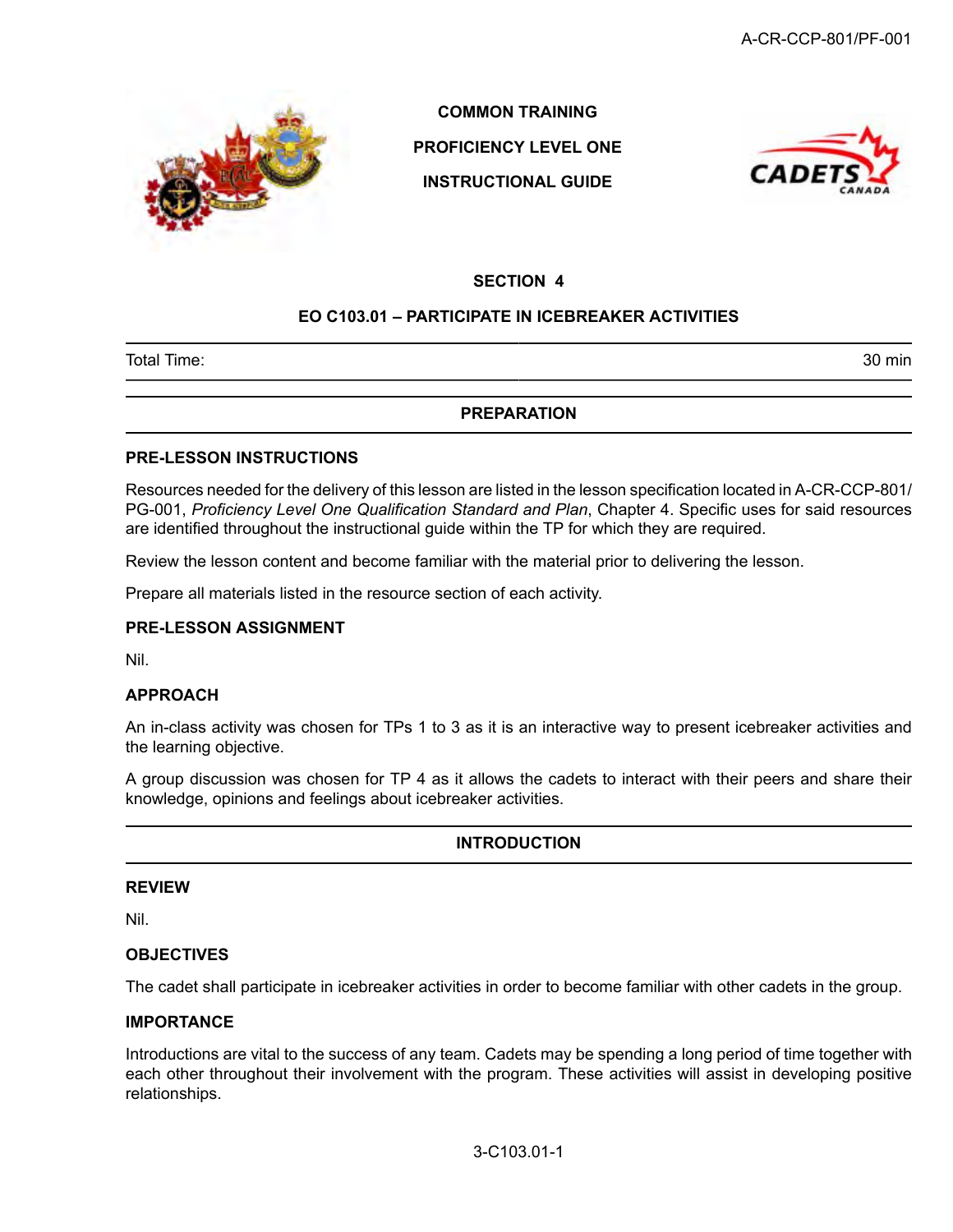**Teaching Point 1 Conduct the icebreaker activity "True Confession Toothpicks."**

Time: 5 min Method: In-Class Activity

# **BACKGROUND KNOWLEDGE**

# **ICEBREAKERS**

Icebreakers are a method for getting cadets to introduce themselves. These exercises may vary according to the type of training being conducted, the size of the group, and how well the group members know each other. Icebreakers encourage self-disclosure, humour, respect for others, thought and creativity. Most importantly, they allow people to laugh at themselves.

# **ACTIVITY**

#### **OBJECTIVE**

The objective of this activity is to assist cadets in getting to know each other by challenging participants to think creatively.

# **RESOURCES**

Large amount of toothpicks.

# **ACTIVITY LAYOUT**

A circle classroom arrangement may be appropriate for this activity.

# **ACTIVITY INSTRUCTIONS**

- 1. Give each cadet five toothpicks.
- 2. Select a cadet to go first; ask them to talk about something they have never done (eg. I have never jaywalked).
- 3. After the statement, anyone in the group who has done the action must forfeit a toothpick.
- 4. The next person then shares something they have never done. Again, someone who has done the action must forfeit a toothpick.
- 5. The disclosers continue until someone has lost all five toothpicks.

# **SAFETY**

Nil.

# **CONFIRMATION OF TEACHING POINT 1**

The cadets' participation in the activity will serve as the confirmation of this TP.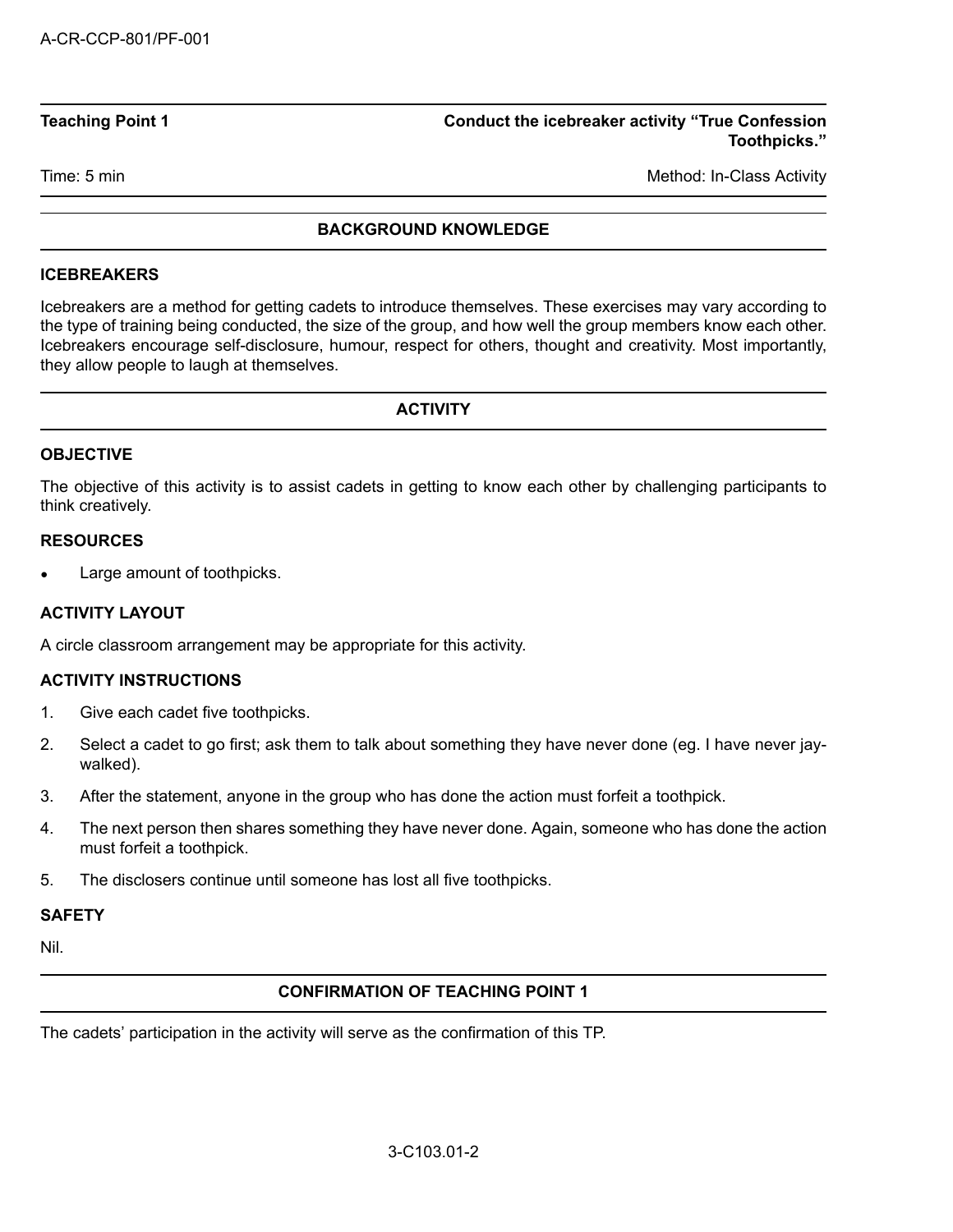# **Teaching Point 2 Conduct the icebreaker activity "Two Truths and a Lie."**

Time: 5 min Method: In-Class Activity

# **ACTIVITY**

#### **OBJECTIVE**

The objective of this activity is to get cadets thinking about differences and similarities between themselves and others.

#### **RESOURCES**

Nil.

#### **ACTIVITY LAYOUT**

Nil.

#### **ACTIVITY INSTRUCTIONS**

- 1. Divide cadets into groups of four;
- 2. Cadets will brainstorm three characteristics that make every cadet in the group the same;
- 3. Cadets will brainstorm three characteristics that make every cadet in the group different;
- 4. Each group of cadets peer share their similarities and their differences with the rest of the class.

### **SAFETY**

Nil.

# **CONFIRMATION OF TEACHING POINT 2**

The cadets' participation in the activity will serve as the confirmation of this TP.

**Teaching Point 3 Conduct the icebreaker activity "Self Disclosure Introductions."**

Time: 5 min Method: In-Class Activity

**ACTIVITY**

# **OBJECTIVE**

The objective of this activity is to provide innovative ways for the cadets to know one another by adding adjectives to their first or last names.

#### **RESOURCES**

Nil.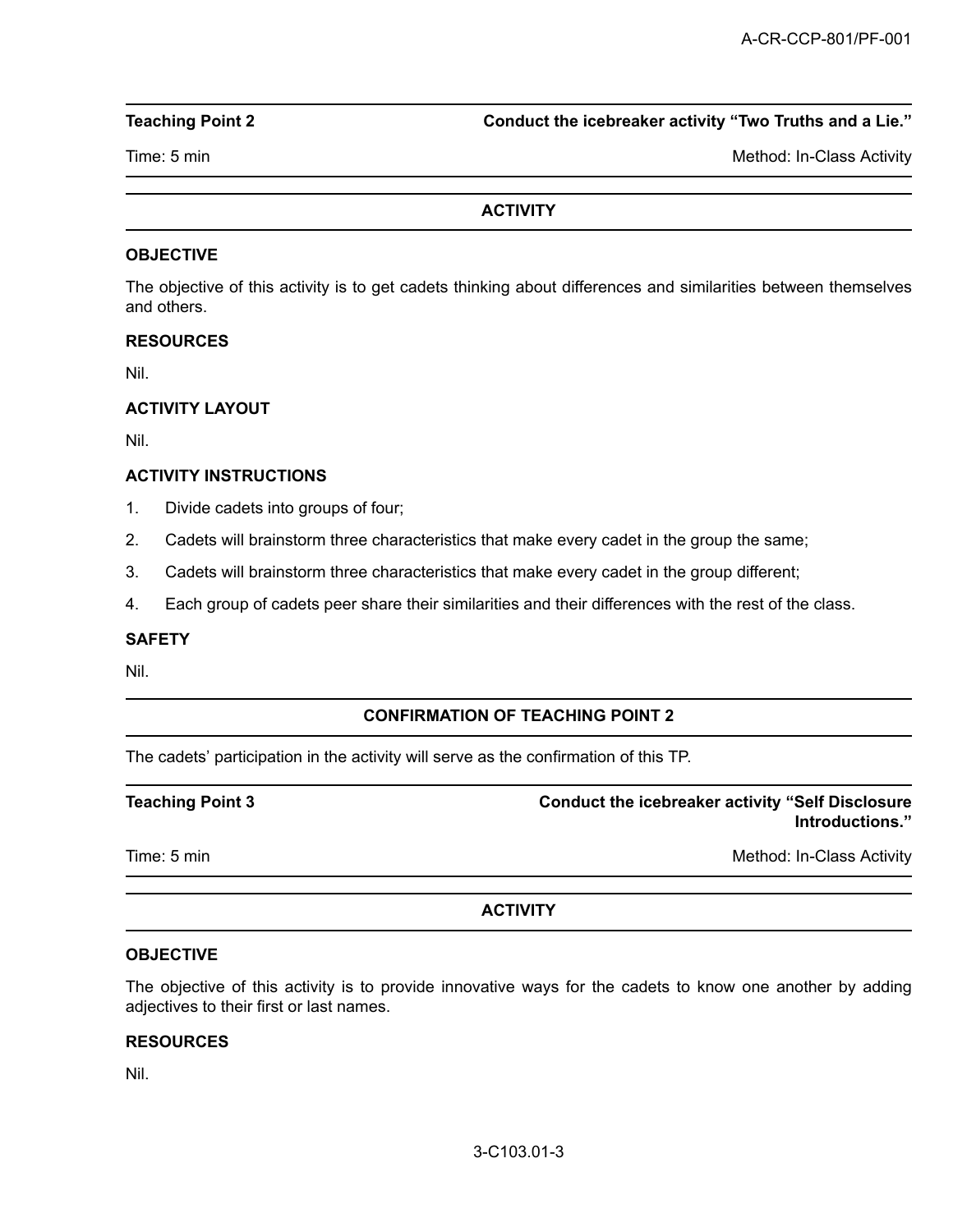# **ACTIVITY LAYOUT**

Nil.

# **ACTIVITY INSTRUCTION**

Direct cadets to state their first or last name with an adjective put in front. The adjective should describe a dominant characteristic and start with the first letter of the first or last name. For example: Serious Stan, Mathematical Mary.

# **SAFETY**

Nil.

# **CONFIRMATION OF TEACHING POINT 3**

The cadet's participation in the activity will serve as the confirmation of the TP.

**Teaching Point 4 Lead a group discussion on the effectiveness of the icebreakers in introducing themselves to each other.**

Time: 10 min Method: Group Discussion

# **DISCUSSION QUESTIONS**

# **TIPS FOR ANSWERING/FACILITATING DISCUSSION:**

- Prepare questions ahead of time.
- Be flexible (you are not bound to only the prepared questions).
- Encourage cadets to participate by using praise such as "great idea" or "excellent response, can anyone add to that?".
- Try to involve everyone by directing questions to non-participants.

#### **SUGGESTED QUESTIONS:**

- Q1. Did the tasks help you introduce yourselves to one another?
- Q2. Did the activity help include everyone in the team environment?
- Q3. How did you feel about the others in the group after the activity was completed?



Other questions and answers will develop throughout the reflection stage. The discussion should not be limited to only those suggested.

# **END OF LESSON CONFIRMATION**

The cadets' participation in the activities will serve as the confirmation of the lesson.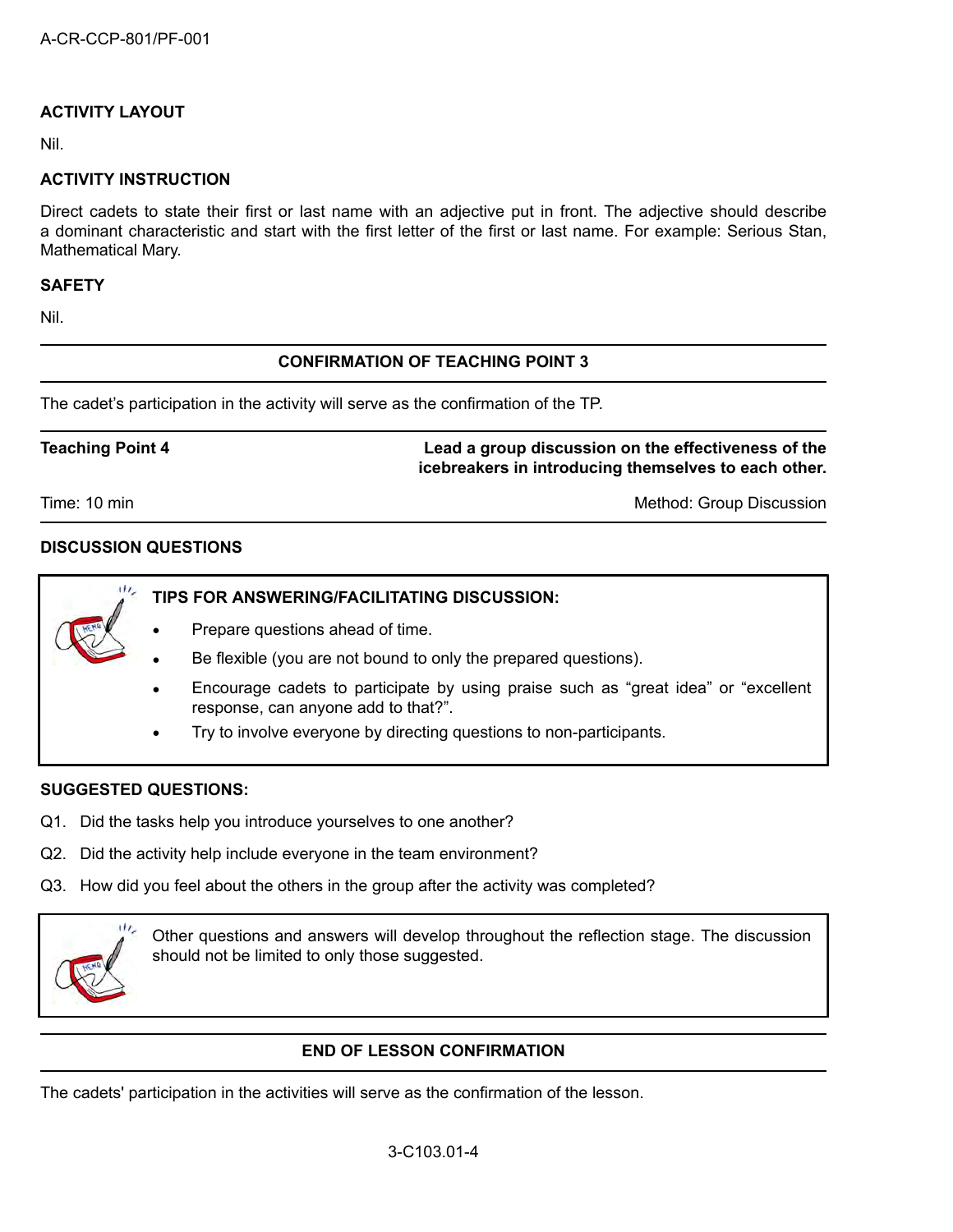# **CONCLUSION**

#### **HOMEWORK / READING / PRACTICE**

Nil.

# **METHOD OF EVALUATION**

Nil.

#### **CLOSING STATEMENT**

Introductions are vital to the success of any team. Cadets may be spending a long period of time together through their involvement with the program. These activities will assist in developing positive relationships.

#### **INSTRUCTOR NOTES / REMARKS**

Nil.

#### **REFERENCES**

C0-003 ISBN 0-943210-44-5 Pike, B and Busse, C. (1995). *101 More games for trainers*. Minneapolis, MN: Lakewood Books.

C0-028 ISBN 0-07-046513-4 Newstrom, J and Edward, S. (1998). *The big book of teambuilding games*. New York, NY: McGraw-Hill.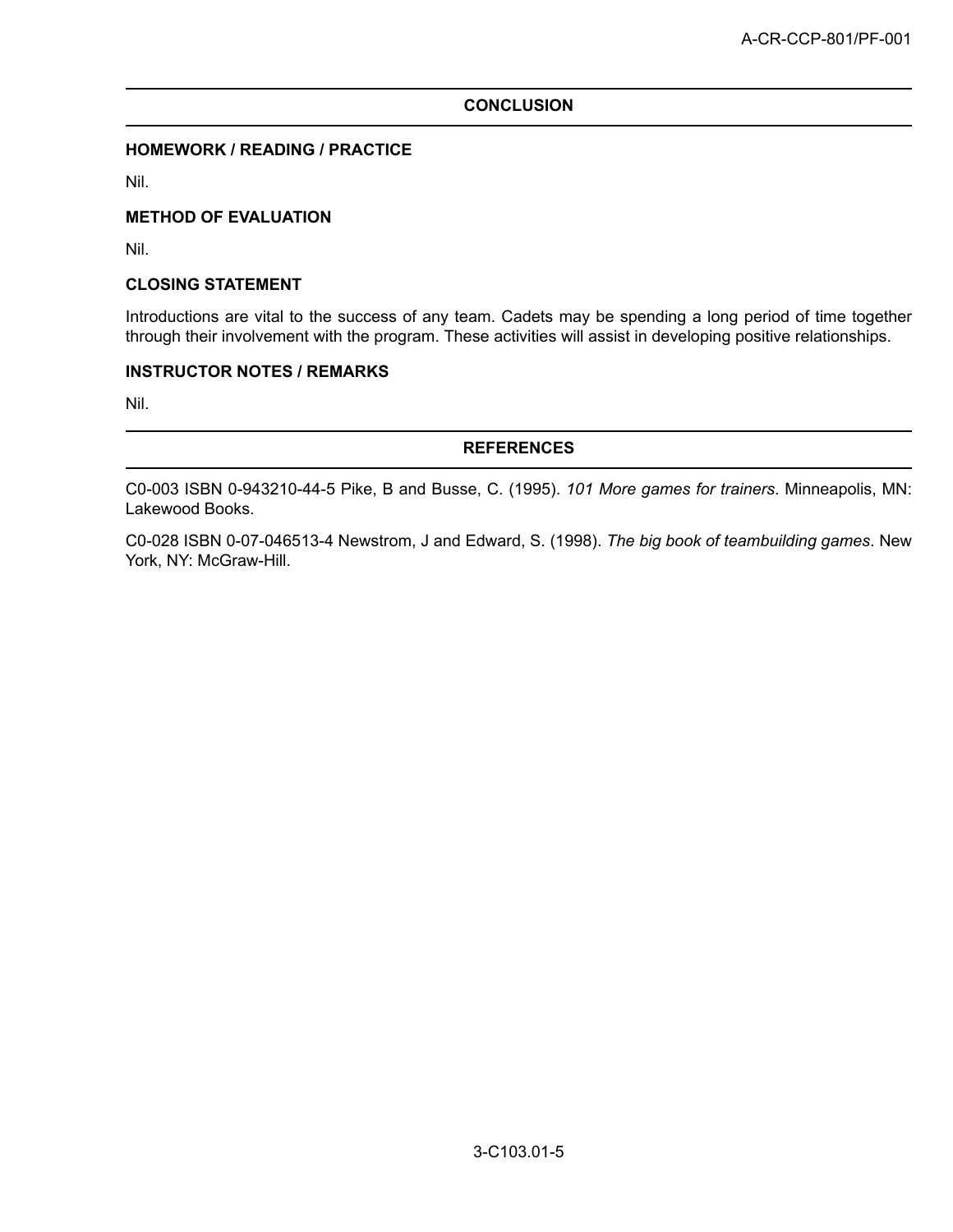THIS PAGE INTENTIONALLY LEFT BLANK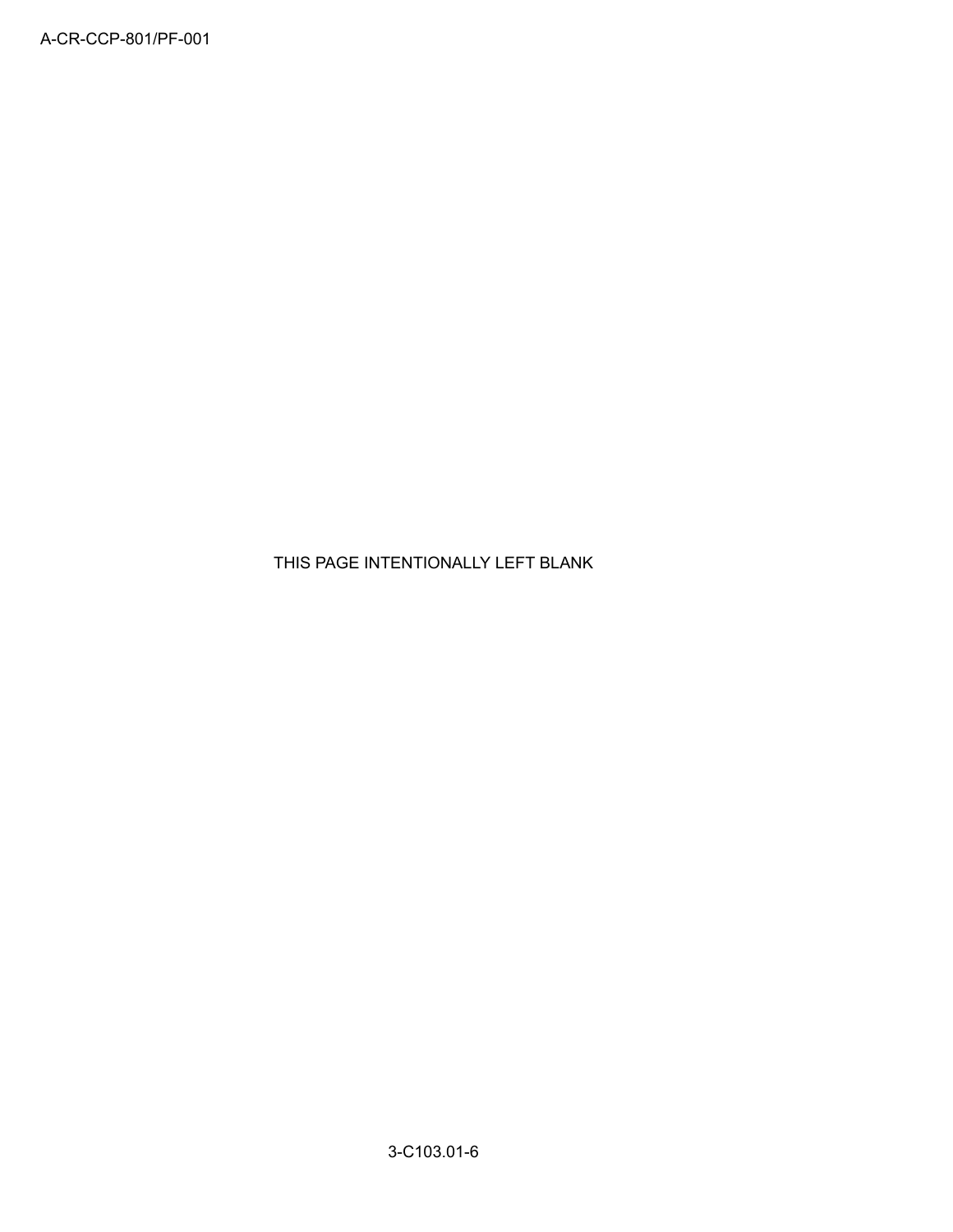

**COMMON TRAINING**

**PROFICIENCY LEVEL ONE**

**INSTRUCTIONAL GUIDE**



#### **SECTION 5**

### **EO C103.02 – PARTICIPATE IN SELF INTRODUCTIONS**

Total Time: 30 min

# **PREPARATION**

#### **PRE-LESSON INSTRUCTIONS**

Resources needed for the delivery of this lesson are listed in the lesson specification located in A-CR-CCP-801/ PG-001, *Proficiency Level One Qualification Standard and Plan*, Chapter 4. Specific uses for said resources are identified throughout the instructional guide within the TP for which they are required.

Review the lesson content and become familiar with the material prior to delivering the lesson.

Prepare all materials listed in the resource section of each activity.

# **PRE-LESSON ASSIGNMENT**

Nil.

#### **APPROACH**

An in-class activity was chosen for TP 1 as it is an interactive way to reinforce self-introductions and to provoke thought and stimulate interest among cadets.

A group discussion was chosen for TP2 as it allows the cadets to interact with their peers and share their knowledge, opinions and feelings about self-introductions.

# **INTRODUCTION**

#### **REVIEW**

Nil.

#### **OBJECTIVES**

The cadet shall introduce themselves to the group.

#### **IMPORTANCE**

Communication is an important aspect of leadership. Being able to communicate with other members of the group and the leader will lead to successful completion of tasks. Starting with a short, informal introduction will give the cadets confidence to start developing their communication skills.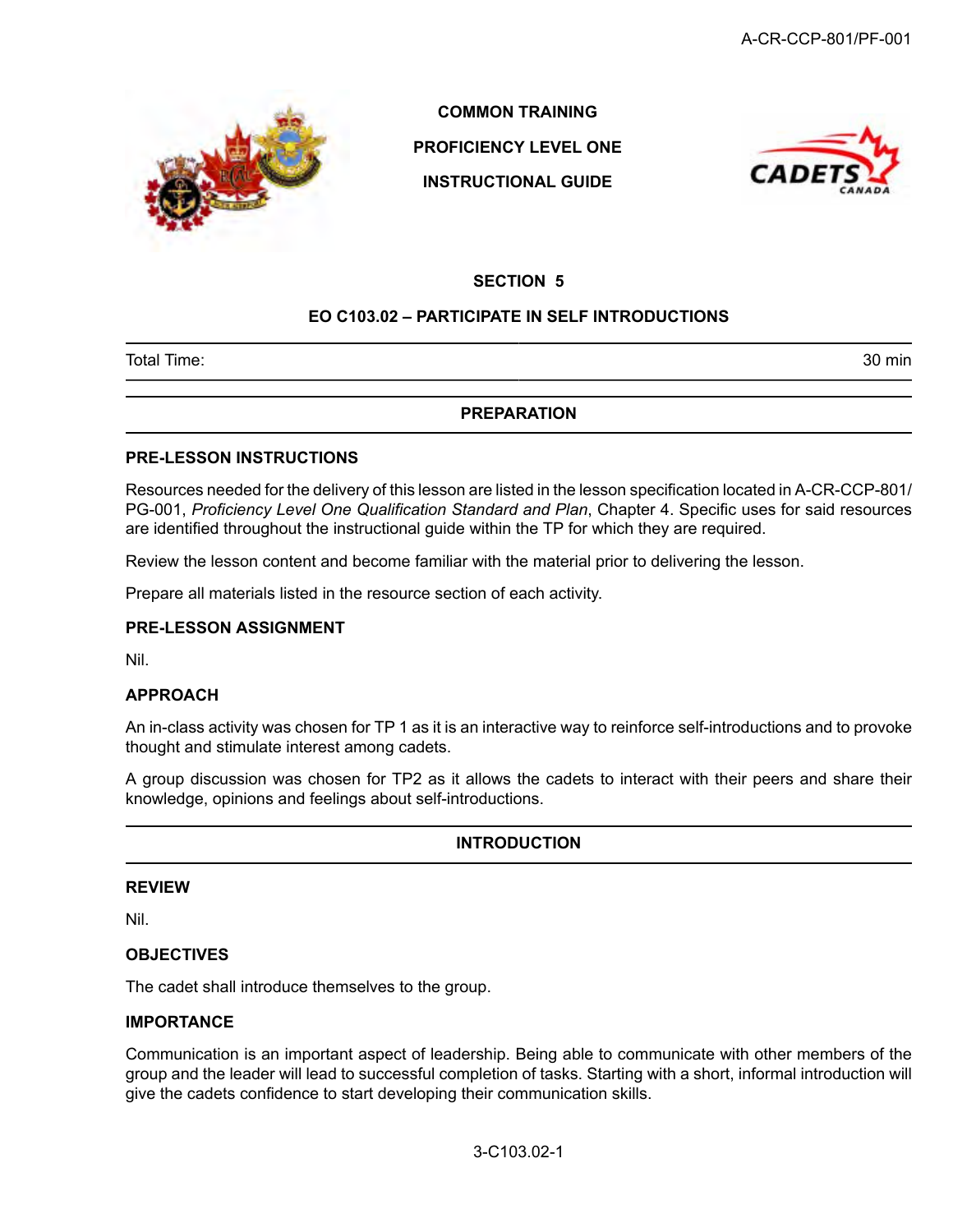**Teaching Point 1 Conduct a self-introduction activity.**

Time: 15 min Method: Interactive Lecture Communication of the Method: Interactive Lecture

#### **BACKGROUND KNOWLEDGE**

### **COMMUNICATION**

Effective communication skills are key to any successful group or team and are an important factor in becoming an effective leader. A leader who can communicate effectively with the team will move the team towards a positive outcome.

Communication works in both directions. When one person is delivering a message, the team members must be listening to ensure they receive the message correctly. Part of becoming a leader is developing good listening skills. Team members should feel comfortable enough to bring forth ideas to the leader and feel that their ideas are heard and taken into account.

**ACTIVITY**

#### **OBJECTIVE**

The objective of this activity is to have each of the cadets present themselves to the class.

#### **RESOURCES**

- White board with markers;
- Pens; and
- Paper.

# **ACTIVITY LAYOUT**

If the class is big, divide the group into smaller groups and use assistant instructors to facilitate the introductions.

# **ACTIVITY INSTRUCTIONS**

- 1. Have each cadet stand in front of the class and present a short introduction.
- 2. The introduction should include information such as:
	- (a) their name;
	- (b) what school they attend;
	- (c) what grade they are in;
	- (d) why they joined cadets;
	- (e) their hobbies;
	- (f) their interests; and
	- (g) their general career ambitions.
- 3. Write this list on the board for the cadets to reference during the introduction.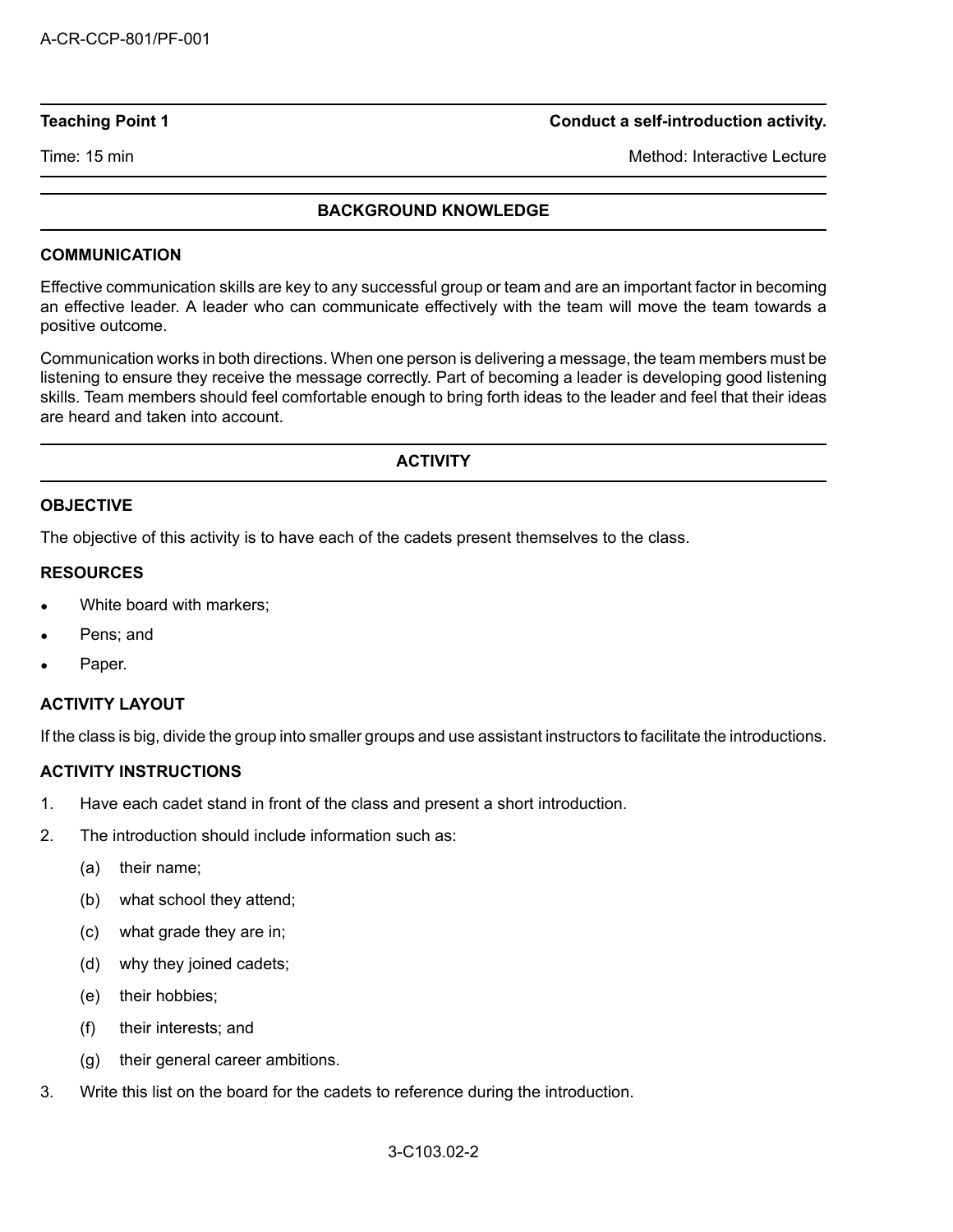- 4. Give the cadets two minutes to write some notes to use during the introduction.
- 5. Each introduction should be no more then two minutes in length.

#### **SAFETY**

Nil.

# **CONFIRMATION OF TEACHING POINT 1**

The cadets' participation in the activity will serve as the confirmation of this TP.

# **Teaching Point 2 Lead a discussion on the importance of the selfintroduction activity in regards to developing communication skills.**

Time: 10 min Method: Group Discussion

#### **DISCUSSION QUESTIONS**

u,

#### **TIPS FOR ANSWERING/FACILITATING DISCUSSION:**

- Prepare questions ahead of time.
- Be flexible (you are not bound to only the prepared questions).
- Encourage cadets to participate by using praise such as "great idea" or "excellent response, can anyone add to that?".
- Try to involve everyone by directing questions to non-participants.

#### **SUGGESTED QUESTIONS:**

- Q1. How does this exercise emphasize the importance of communication?
- Q2. Why is communication important in a team setting?
- Q3. What feelings were experienced while introducing yourself?



Other questions and answers will develop throughout the reflection stage. The discussion should not be limited to only those suggested.

#### **END OF LESSON CONFIRMATION**

The cadets' participation in the activities will serve as the confirmation of the lesson.

# **CONCLUSION**

# **HOMEWORK / READING / PRACTICE**

Nil.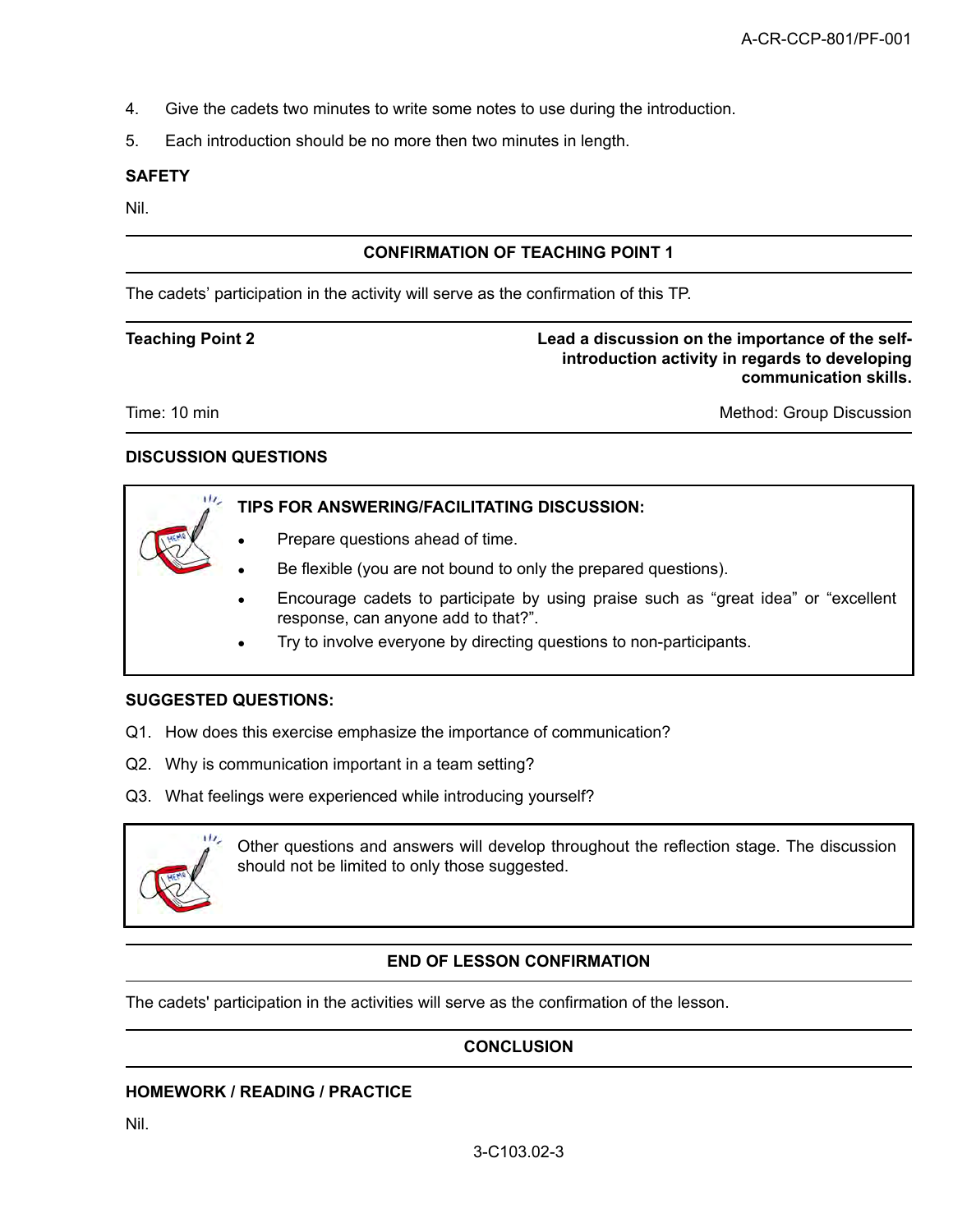# **METHOD OF EVALUATION**

Nil.

# **CLOSING STATEMENT**

Being able to communicate with others is essential in leadership both as a follower and a leader. Participating in self-introductions will give the cadet confidence to communicate with others in the group and with the leader.

# **INSTRUCTOR NOTES / REMARKS**

Nil.

# **REFERENCES**

C0-021 ISBN 1-58062-513-4 Adams, B. (2001). *The everything leadership book*. Avon, MA: Adams Media.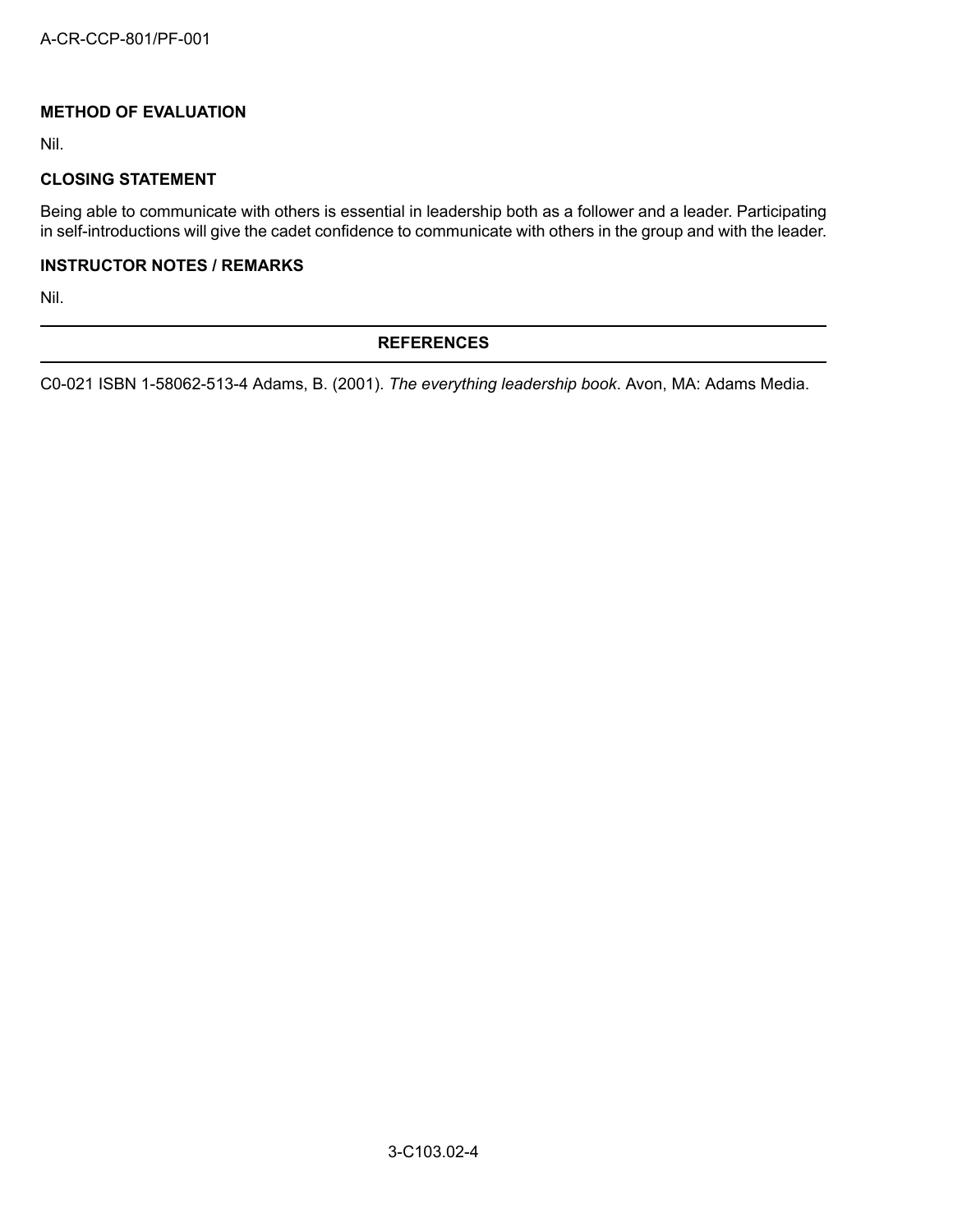

**COMMON TRAINING**

**PROFICIENCY LEVEL ONE**

**INSTRUCTIONAL GUIDE**



#### **SECTION 6**

# **EO C103.03 – PARTICIPATE IN TEAMBUILDING ACTIVITIES**

Total Time: 30 min

# **PREPARATION**

#### **PRE-LESSON INSTRUCTIONS**

Resources needed for the delivery of this lesson are listed in the lesson specification located in A-CR-CCP-801/ PG-001, *Proficiency Level One Qualification Standard and Plan*, Chapter 4. Specific uses for said resources are identified throughout the instructional guide within the TP for which they are required.

Review the lesson content and become familiar with the material prior to delivering the lesson.

Prepare all materials listed in the resource section of each activity.

# **PRE-LESSON ASSIGNMENT**

Nil.

#### **APPROACH**

An in-class activity was chosen for TPs 1 and 3 as it is an interactive way to present team building activities and the learning objective.

A group discussion was chosen for TPs 2 and 4 as it allows the cadet to interact with their peers and share their knowledge, opinions and feelings about teamwork.

**INTRODUCTION**

#### **REVIEW**

Nil.

#### **OBJECTIVES**

The cadet shall participate in teambuilding activities and discuss the characteristics and advantages of a successful team.

#### **IMPORTANCE**

Acquiring the skills needed to work as an effective team member is essential to achieving the team's goals.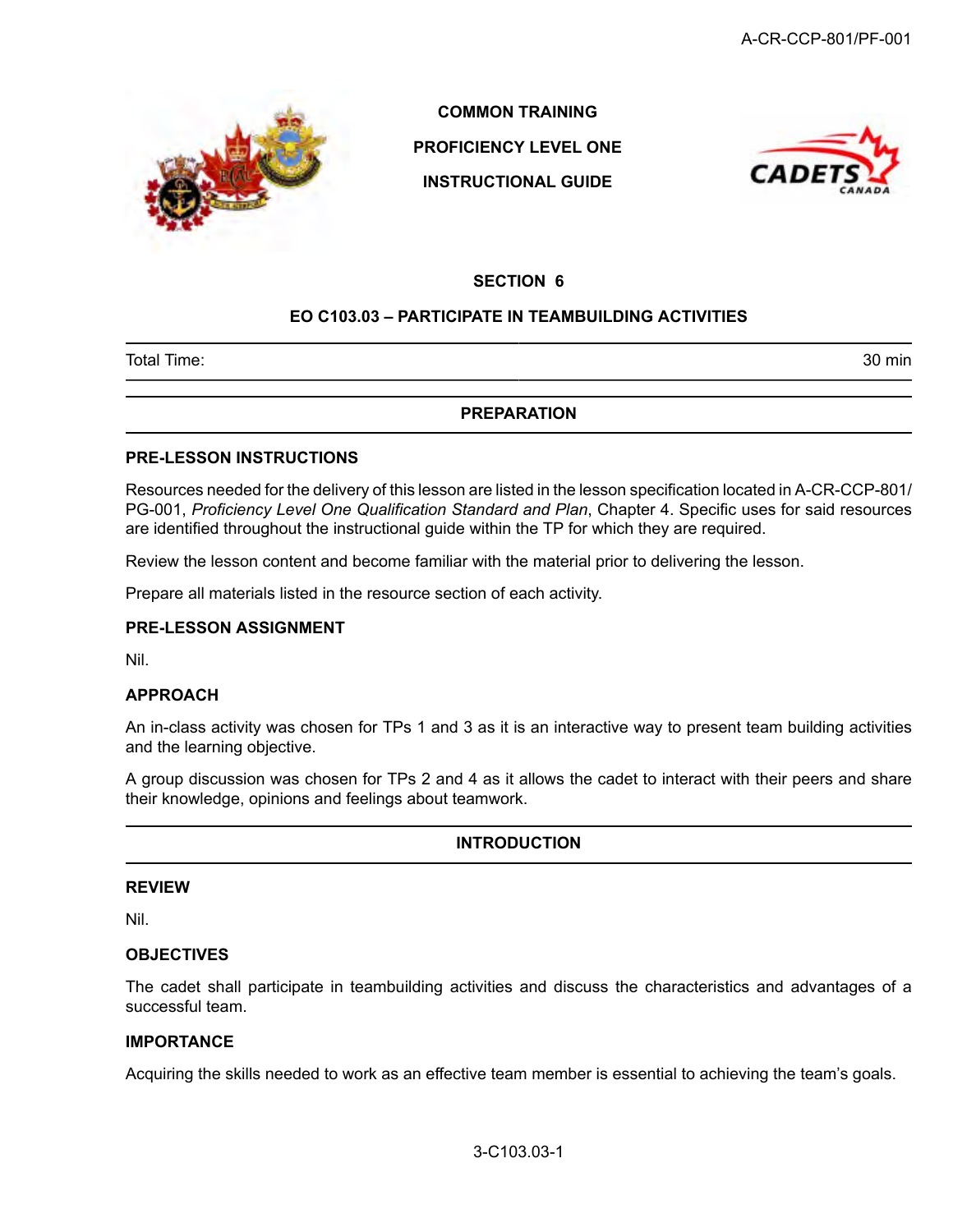**Teaching Point 1 Conduct the teambuilding activity "Jigsaw."**

Time: 5 min Method: In-Class Activity

#### **BACKGROUND KNOWLEDGE**

#### **CHARACTERISTICS OF A SUCCESSFUL TEAM**

- Communication Clear communication is essential to an effective team. Team members must feel comfortable sharing ideas and concerns with each other and the leader.
- Mutual cooperation and support It is hard to be innovative when you are not sure how others will react to your ideas. Team members must be aware that even if people disagree the objection is to the idea, not to the person presenting it. Members of a team must have the right to a certain level of trust that precludes backstabbing, gossip and negative behaviours aimed solely at making someone look bad.
- Share a common goal When a team understands the purpose for a task they have a heightened motivation to work together towards the completion of it.
- High esprit de corps When each member of the team has a sense of pride and belonging to the team, it is more likely they will want to be part of the team. This sense of belonging will enable the group to become more cohesive and willing to work together to accomplish the task.

# **ADVANTAGES OF EFFECTIVE TEAMWORK**

- Includes everyone and ensures a better outcome – In a team setting people feel that their contributions are valuable. A strong group performance is generated from strong individual efforts. When many individuals are working together to accomplish a task different ideas and opinions mesh together to provide a sound outcome.
- Tasks are easier when more people are involved When the responsibility and workload are shared among the team members and the team works together to ensure everyone stays on track, the team will offer support to those who need it.
- Increases and develops communication – Teamwork is an opportunity for people to interact in new ways by forming relationships and communicating with new people. Communication is the key to ensuring members are carrying out their role in accomplishing the task.

# **ACTIVITY**

#### **OBJECTIVE**

The objective of this activity is to stress the importance of each team member's individual contributions and the importance of working as a group.

# **RESOURCES**

- One previously constructed picture puzzle, divided into sets of approximately 10 pieces per participant, broken apart and allocated to each cadet for re-assembly;
- CD player (optional); and
- Appropriate CDs (optional).

# **ACTIVITY LAYOUT**

Nil.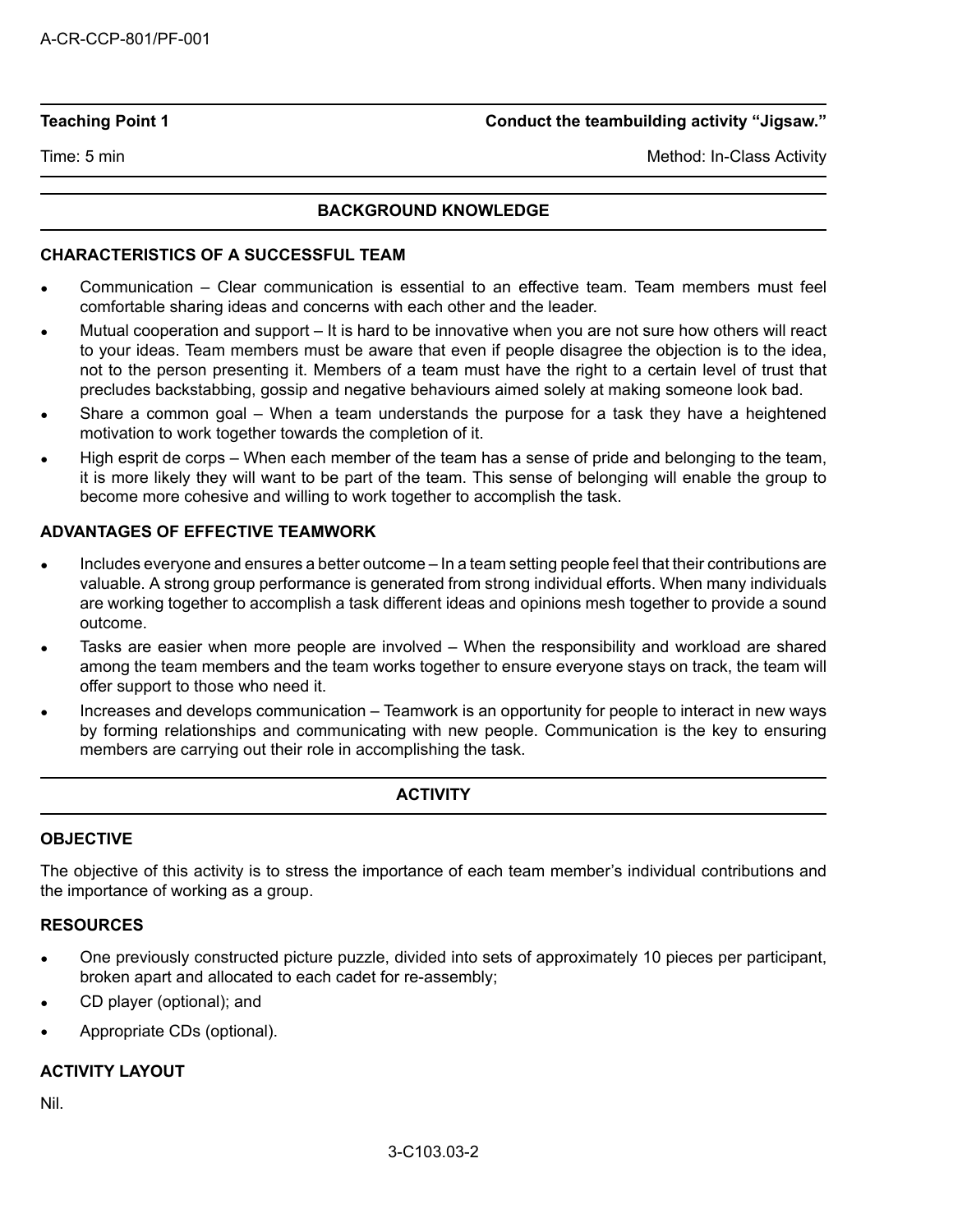# **ACTIVITY INSTRUCTIONS**

- 1. Select a suitable picture puzzle (Attachment A).
- 2. Break the puzzle into nine connectable subsets (so the subsets can be connected to each other)
- 3. Distribute the subsets to each participant (divide cadets into groups if there are more than 9 participants).
- 4. Have the cadets assemble the subsets of the puzzle.
- 5. After the subsets are assembled, have the cadets come together to join the subsets and form the full picture.
- 6. Set a challenging time limit for the activity and play energizing music to create a sense of urgency.

#### **SAFETY**

Nil.

# **CONFIRMATION OF TEACHING POINT 1**

The cadets' participation in the activity will serve as the confirmation of this TP.

# **Teaching Point 2 Lead a discussion on how the cadets viewed the Jigsaw game in terms of how it fostered teamwork.**

Time: 5 min Method: Group Discussion Nethod: Group Discussion

# **DISCUSSION QUESTIONS**

ŵ,

# **TIPS FOR ANSWERING/FACILITATING DISCUSSION:**

- Prepare questions ahead of time.
- Be flexible (you are not bound to only the prepared questions).
- Encourage cadets to participate by using praise such as "great idea" or "excellent response, can anyone add to that?".
- Try to involve everyone by directing questions to non-participants.

# **SUGGESTED QUESTIONS:**

- Q1. What was your reaction were experienced when you realized your importance to the overall team?
- Q2. What impact did the time deadline have on the effectiveness the group completing the task?
- Q3. What was the impact of having team members available to help with the task?
- Q4. What do you feel the completed picture puzzle represents?
- Q5. Ask the cadets to consider both their productive and counterproductive behaviours. It is likely that they are using the same behaviours in actual team environments, with similar positive and negative effects.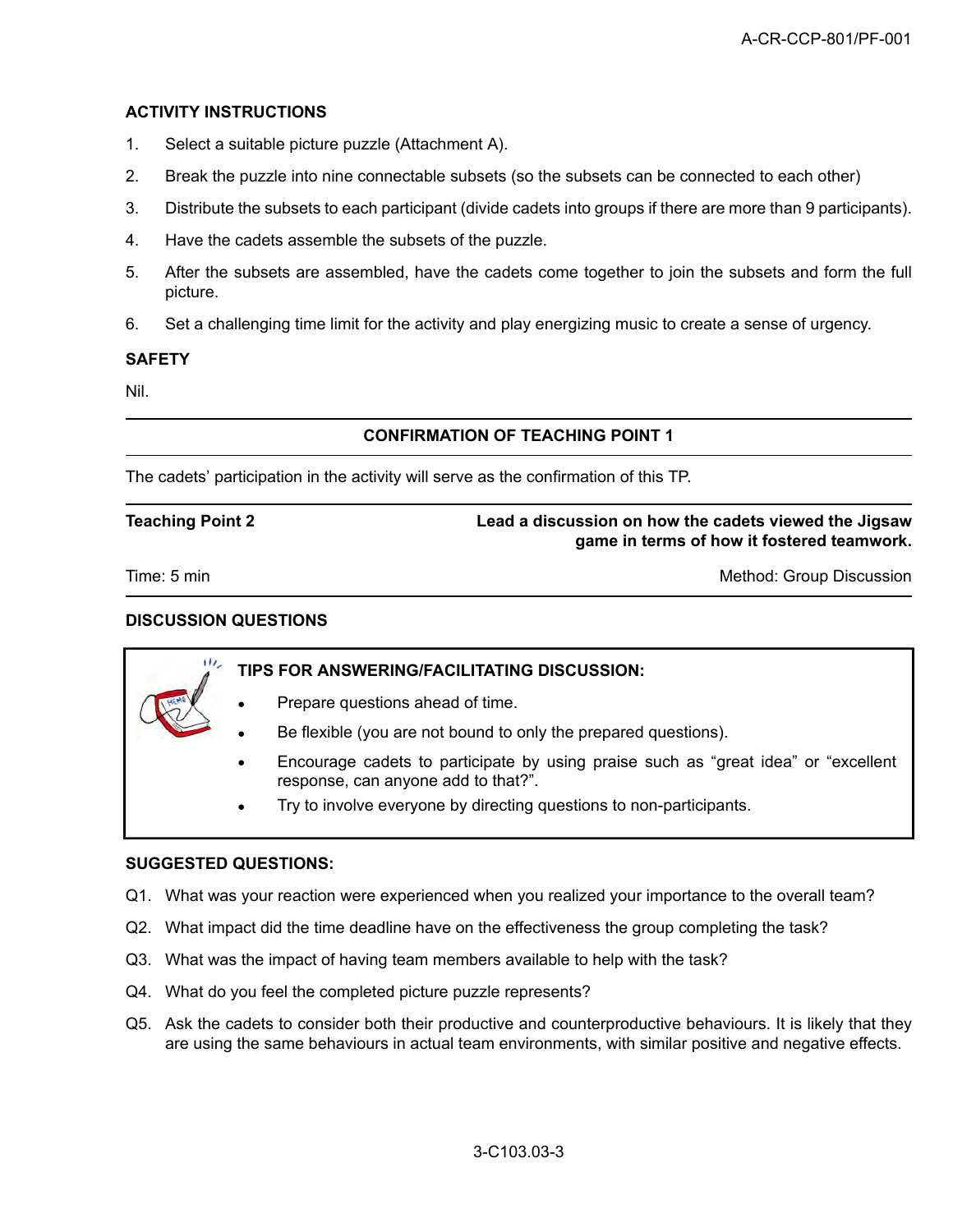# **CONFIRMATION OF TEACHING POINT 2**

The cadets' participation in the group discussion will serve as the confirmation of this TP.

**Teaching Point 3 Conduct the teambuilding activity "Alphabetically."**

Time: 10 min Method: In-Class Activity

#### **ACTIVITY**

#### **OBJECTIVE**

The objective of this activity is to stress the importance of each team member's individual contributions and the importance of working as a group.

#### **RESOURCES**

• Blindfolds (optional)

# **ACTIVITY LAYOUT**

Nil.

#### **ACTIVITY INSTRUCTION**

- 1. Begin with the cadets sitting or standing in random locations throughout the activity area with their eyes closed (or blindfolds on).
- 2. Direct one cadet to say the first letter of the alphabet.
- 3. The remainder of the cadets must now state the remaining letters in order without ever having two cadets saying the same letter at the same time.

# **SAFETY**

Nil.

# **CONFIRMATION OF TEACHING POINT 3**

The cadet's participation in the activity will serve as the confirmation of the TP.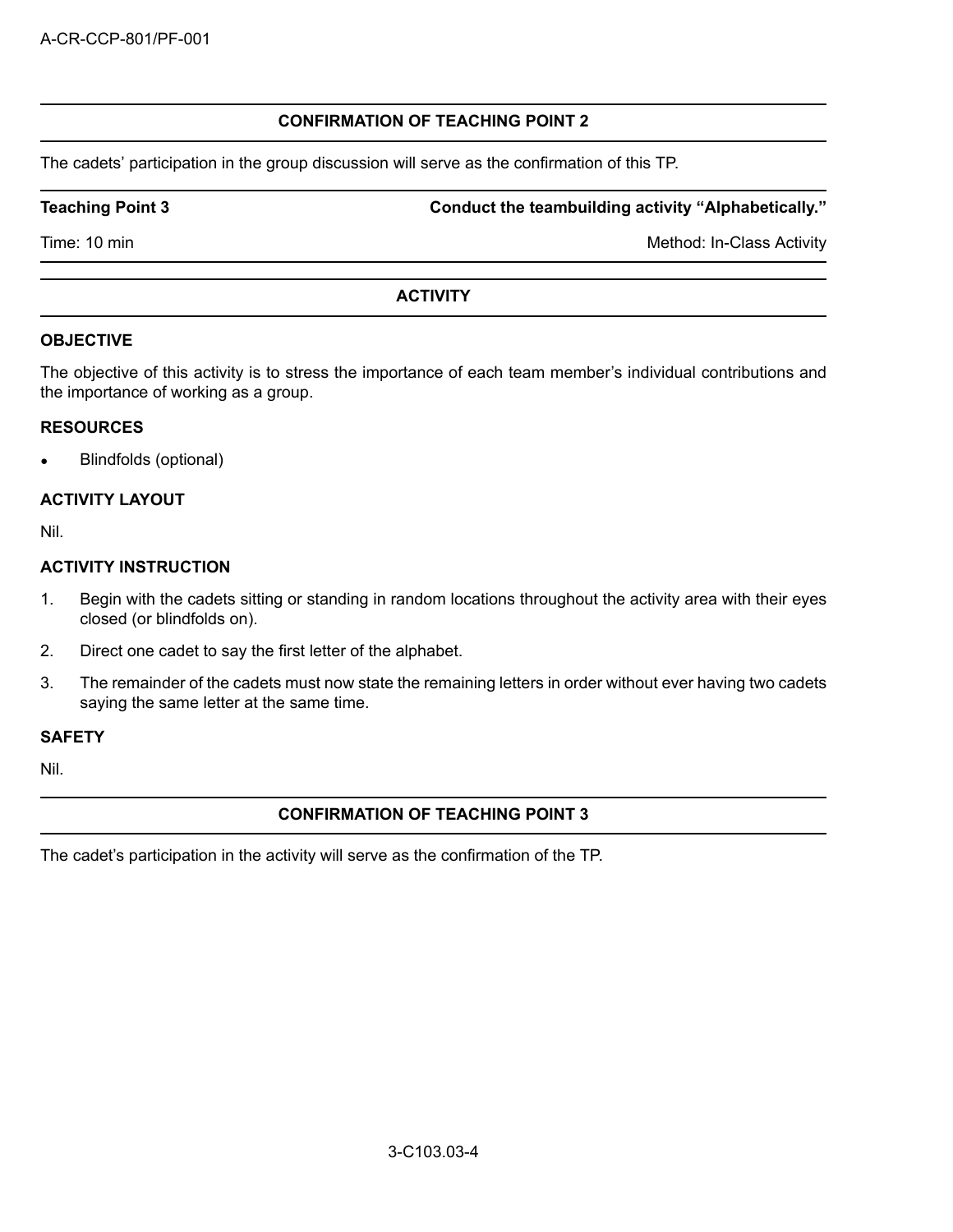#### **Teaching Point 4 Lead a discussion on the characteristics of a successful team.**

Time: 20 min Method: Group Discussion Nethod: Group Discussion

#### **DISCUSSION QUESTIONS**

uz.

#### **TIPS FOR ANSWERING/FACILITATING DISCUSSION:**

- Prepare questions ahead of time.
- Be flexible (you are not bound to only the prepared questions).
- Encourage cadets to participate by using praise such as "great idea" or "excellent response, can anyone add to that?".
- Try to involve everyone by directing questions to non-participants.

#### **SUGGESTED QUESTIONS:**

- Q1. Did the group try to use any non-verbal clues to determine the order within the group? If so, what were they and did they assist in completing the task?
- Q2. What makes this activity so difficult?
- Q3. If a pattern was created, was the activity then easier to complete?
- Q4. Was the activity easier to complete with eyes open? If so, why?
- Q5. How did you feel about the individual contribution that each cadet made?



Other questions and answers will develop throughout the reflection stage. The discussion should not be limited to only those suggested.

# **END OF LESSON CONFIRMATION**

The cadets' participation in the activities will serve as the confirmation of the lesson.

# **CONCLUSION**

#### **HOMEWORK / READING / PRACTICE**

Nil.

#### **METHOD OF EVALUATION**

Nil.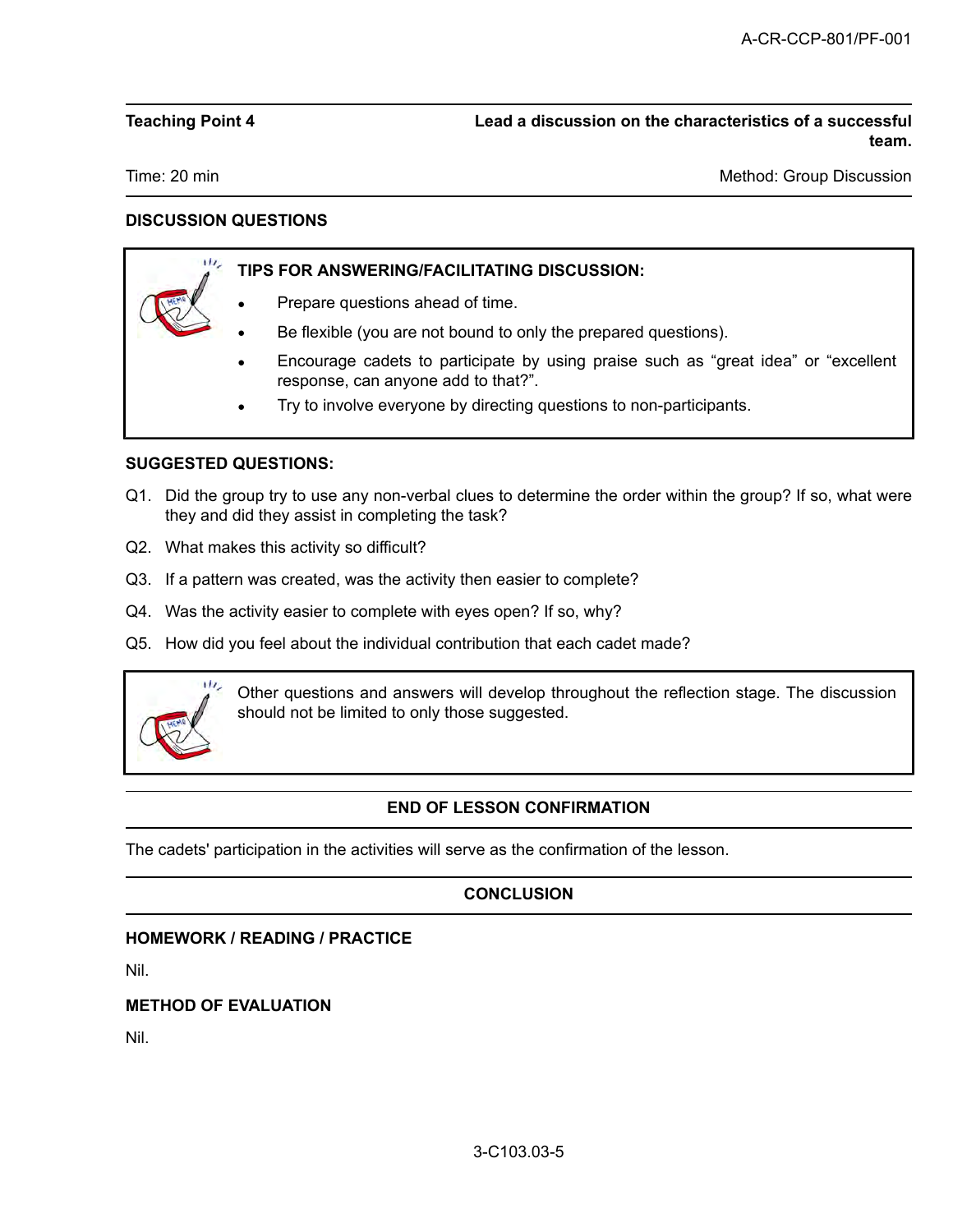# **CLOSING STATEMENT**

Teamwork is essential to the outcome of a group task. Knowing what skills contribute to the success of a team will aid in a positive outcome. Development of these skills will occur each and every time an individual is involved in a team.

# **INSTRUCTOR NOTES / REMARKS**

Nil.

# **REFERENCES**

C0-028 ISBN 0-07-046513-4 Newstrom, J and Scannell, E. (1998). *The big book of teambuilding games*. New York, NY: McGraw-Hill.

C0-029 ISBN 0-7872-4532-1 Cain, J and Jolliff, B. (1998). *Teamwork and teamplay*. Brockport, NY: Kendall/ Hunt.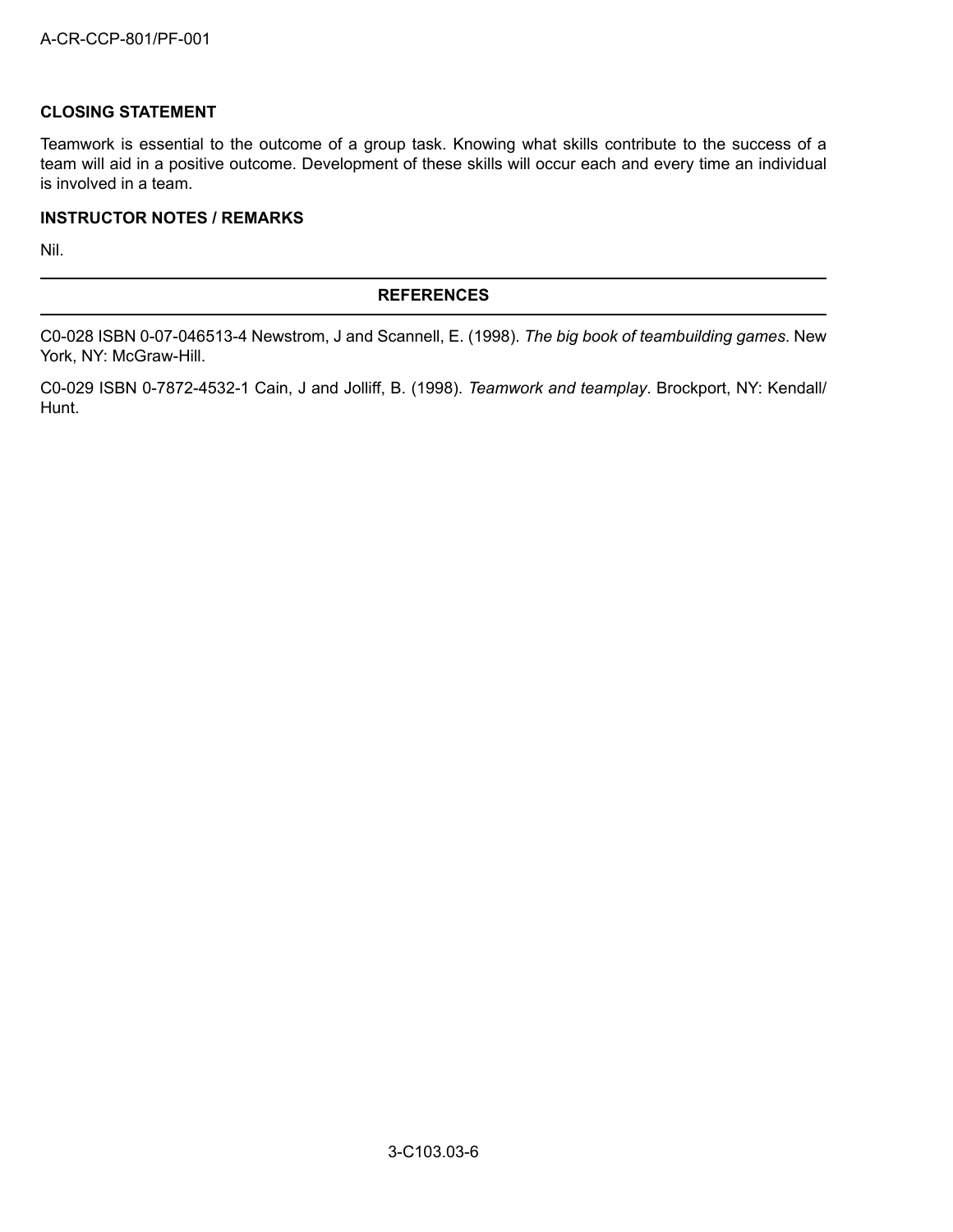